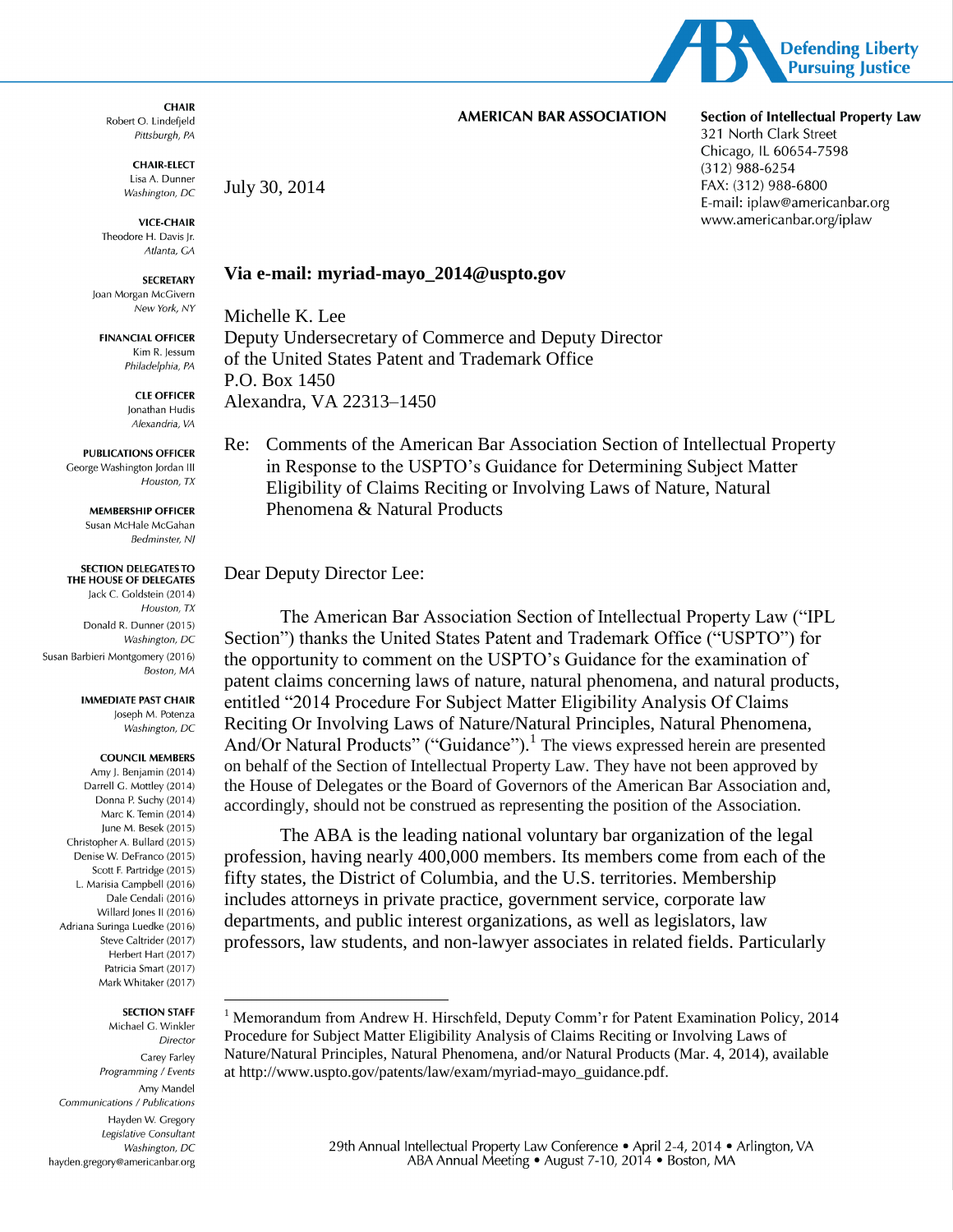relevant to this case, the IPL Section is the world's largest organization of intellectual property professionals, with approximately 25,000 members.

The IPL Section appreciates the USPTO's efforts to further improve the examination of claims concerning laws of nature, natural phenomena, and natural products in view of the Supreme Court's recent patentable subject matter decisions. The Section appreciates the USPTO's invitation for public comment regarding the Guidance. Further, the Section appreciates the associated "Training Slides," dated March 19, 2014. The IPL Section suggests that there are issues that should be addressed to enhance the effectiveness of the 2014 Guidelines. The USPTO has requested the public's comments on the impact of the Supreme Court decisions on the analysis of subject matter eligibility during patent examination.<sup>2</sup> The USPTO further requested alternative approaches for implementation of the decisions to those taken by the USPTO and additional examples "for use by the Office to create a more complete picture of the impact of Supreme Court precedent on subject matter eligibility." We offer the comments below in response to the USPTO's request, in an attempt to assist the USPTO in these efforts.

#### **I. THE USPTO'S GUIDANCE REFLECTS AN OVERLY BROAD APPLICATION OF THE SUPREME COURT CASES REGARDING PATENTABLE SUBJECT MATTER**

In *Alice Corp. v. CLS Bank*, No. 13-298, slip op. (S. Ct. June 19, 2014), the Court cautioned against applying the exceptions under Section 101 too broadly, because at some level, all inventions "embody, use, reflect, rest upon, or apply laws of nature, natural phenomena, or abstract ideas." Id. at 6. The Court noted that the concern underlying these judicially created exceptions is "pre-emption," i.e., patents that cover laws of nature, natural phenomena, or abstract ideas may preempt fields of innovation, thereby impeding rather than furthering the Constitutional mandate to "promote the Progress of Science and useful Arts." *Id.* (quoting U.S. Const., art. 1 § 8, cl. 8). Over application of Section 101 will likewise impede the Constitutional mandate to "promote the Progress of Science and useful Arts," by leading companies away from certain areas of technology relating to, for example, natural products, and/or leading companies to keep such work as trade secrets and not sharing such technology with the public.

Further, Section 101 needs to be applied in the overall context of the statute because it plainly is not the only section to govern patentability. Title 35 provides separate and distinct sections for determining the types of inventions that are (a) patent eligible (Section 101); (b) novel—a condition for patentability (Section 102); (c) non-obvious subject matter—another condition for patentability (Section 103); and (d) required conditions for obtaining a valid patent (Section 112). Each of these requirements is laid out separately and distinctly in the patent law. No section cross-references another section by stating that conditions for the cross-referenced section must also be met in order to meet the conditions of that particular section. Instead, the

<sup>&</sup>lt;sup>2</sup> See, "Notice of Forum on the Guidance For Determining Subject Matter Eligibility of Claims Reciting or Involving Laws of Nature, Natural Phenomena, and Natural Products," Federal Register, 79(74):21736-21738 (April 17, 2014).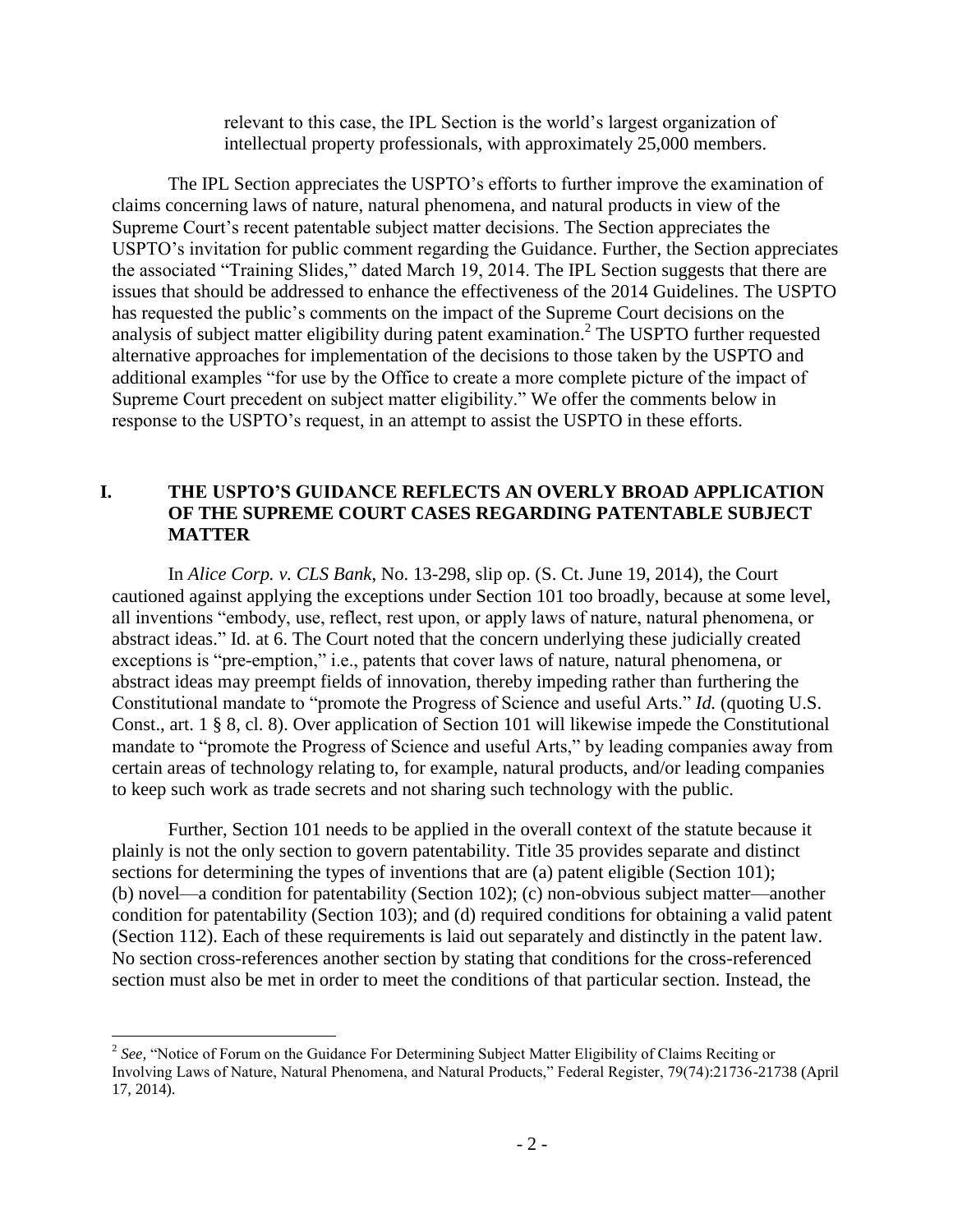requirements are described as individual, non-dependent requirements, all of which must be met to obtain a valid patent.

The Guidance issued by the USPTO provides a much broader application of analysis for subject matter eligibility than what is dictated by recent Supreme Court cases. Under the Guidance, any claim "reciting or involving laws of nature/natural principles, natural phenomena, and/or natural products" must be examined using the guidance. This approach goes far beyond what is required by the case law, sweeping too many types of claims into the detailed Section 101 analysis, particularly those that merely "involve" natural products. Second, the USPTO's Guidance is overly broad because it conflates the analysis of Section 101 with other separate requirements for patentability under the statute. Finally, as described below, the Guidance should also apply *Myriad* and *Mayo* in the proper context and thus consistent with the International treaty obligations of the United States, particularly the Agreement on Trade– Related Aspects of Intellectual Property Rights ("TRIPs") which also define inventions eligible for patent protection and exclusion thereof.<sup>3</sup>

# **A. Broad Application of the Guidance Prohibiting Classes of Inventions Is Not In Accordance with the Statute or Supreme Court Cases**

For manufactures or compositions of matter, the proper rule fashioned by the Court is a straightforward test of patent-eligibility: any such invention must demonstrate the "hand of man," something that is "a product of human ingenuity 'having a distinctive name, character [and] use.'" *Diamond v. Chakrabarty*, 447 U.S. 303, 309-10 (1980) ("*Chakrabarty*"), *citing Hartranft v. Wiegmann,* 121 U.S. 609, 615 (1887). Broad applications of categorical prohibitions for classes of inventions runs contrary to both prior precedent and the plain language of the statute (as recognized by the Court in *Chakrabarty* that "in choosing such expansive terms as 'manufacture' and 'composition of matter,' modified by the comprehensive 'any,' Congress plainly contemplated that the patent laws would be given wide scope"). The Court also discerned Congress's intent from legislative history, extending from the first Patent Act (Act of Feb. 21, 1793, § 1, 1 Stat. 319) through the 1952 Act, which contained the famous quotation that patent eligibility should extend to "'include anything under the sun that is made by man,' S. Rep. No. 1979, 82d Cong., 2d Sess., 5 (1952); H. R. Rep. No. 1923, 82d Cong., 2d Sess., 6 (1952)." Indeed, the categories the Court has recognized are limited, to "[t]he laws of nature, physical phenomena, and abstract ideas," rather diffuse categories that are intended to work at the margins for inventions claimed so broadly as to encompass, for example, a composition of matter as it is found in nature, unchanged in any way by man. But the Court clearly intended these to be the exception rather than the rule. And, the Court stated, should anyone believe these limitations were not sufficient to promote progress in the useful arts, their remedy was with Congress, which has the power to make these decisions:

We have emphasized in the recent past that "[our] individual appraisal of the wisdom or unwisdom of a particular [legislative] course . . . is to be put aside in

<sup>&</sup>lt;sup>3</sup> Agreement on Trade–Related Aspects of Intellectual Property Rights ("TRIPs"), see generally Uruguay Round Agreements Act, Pub.L. No. 103–465, 108 Stat. 4809 (1994) (codified as amended at scattered sections of the United States Code).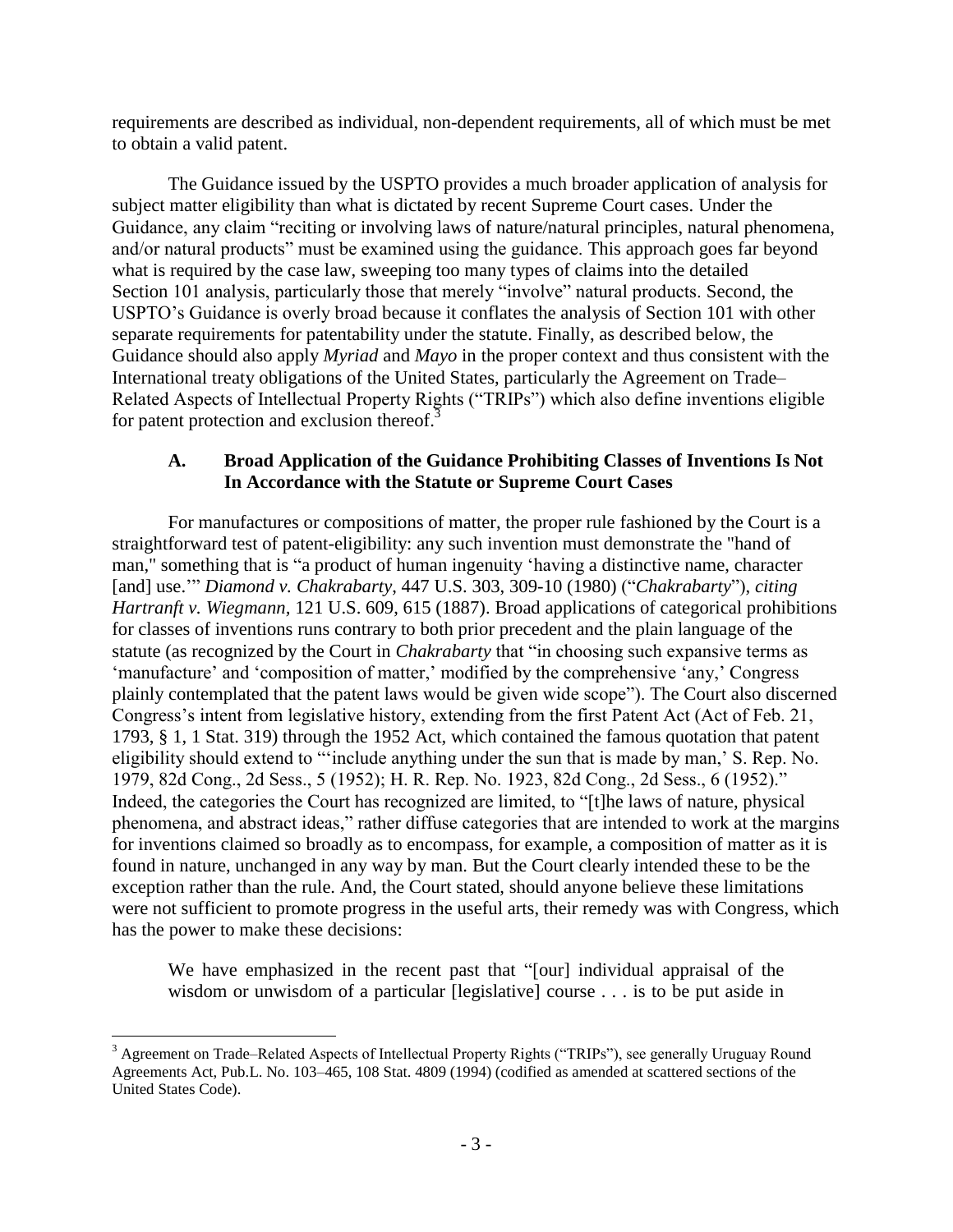the process of interpreting a statute." *TVA v. Hill, 437 U.S., at 194.* Our task, rather, is the narrow one of determining what Congress meant by the words it used in the statute; once that is done our powers are exhausted. Congress is free to amend § 101 so as to exclude from patent protection organisms produced by genetic engineering. Cf. 42 U. S. C. § 2181 (a), exempting from patent protection inventions "useful solely in the utilization of special nuclear material or atomic energy in an atomic weapon." Or it may choose to craft a statute specifically designed for such living things. But, until Congress takes such action, this Court must construe the language of § 101 as it is. The language of that section fairly embraces respondent's invention.<sup>4</sup>

#### *Chakrabarty*, 447 U.S. at 318.

In addition to these jurisprudential considerations, the effectiveness of using the substantive sections of the Patent Act can be appreciated by reviewing how the Court *has* done so. For example, in the *Wood-Paper Patent Cases*, 90 U.S. 566 (1874), claims for the product of a method for making paper from wood pulp, which product comprised substantially purified cellulose, were invalidated because the claims inherently encompassed compounds in the prior art that could not be made patentable merely by isolating them. Specifically in this regard, the Court said:

It [the isolated cellulose] may have been in existence and in common use *before* the new means of obtaining it was invented, and possibly *before* it was known that it could be extracted from the subject to which the new process is applied. . . . If, then, the Watt  $\&$  Burgess patent for a product is sustainable it must be because the product claimed, namely, "a pulp suitable for the manufacture of paper, made from wood or other vegetable substances," was unknown prior to their alleged invention. But we think it is shown satisfactorily that it had been produced and used in the manufacture of paper long before 1853, the year in which the original patent of Watt & Burgess was dated.

*Id*. (emphasis added).

 $\overline{a}$ 

The Court's concern was the traditional concern that a patentee not be permitted to withdraw from the public domain subject matter that had been previously freely available for

<sup>&</sup>lt;sup>4</sup> These considerations are not a thing of the past; indeed, the Court has recently enunciated similar sentiments in its appreciation of its role, in *Nat'l. Fed. Indep. Bus. v. Sebelius,* 132 S.Ct. 2566 (2012):

Our permissive reading of these powers is explained in part by a general reticence to invalidate the acts of the Nation's elected leaders. "Proper respect for a co-ordinate branch of the government" requires that we strike down an Act of Congress only if "the lack of constitutional authority to pass [the] act in question is clearly demonstrated." *United States* v. *Harris*, 106 U. S. 629, 635 (1883). Members of this Court are vested with the authority to interpret the law; we possess neither the expertise nor the prerogative to make policy judgments. Those decisions are entrusted to our Nation's elected leaders, who can be thrown out of office if the people disagree with them. It is not our job to protect the people from the consequences of their political choices.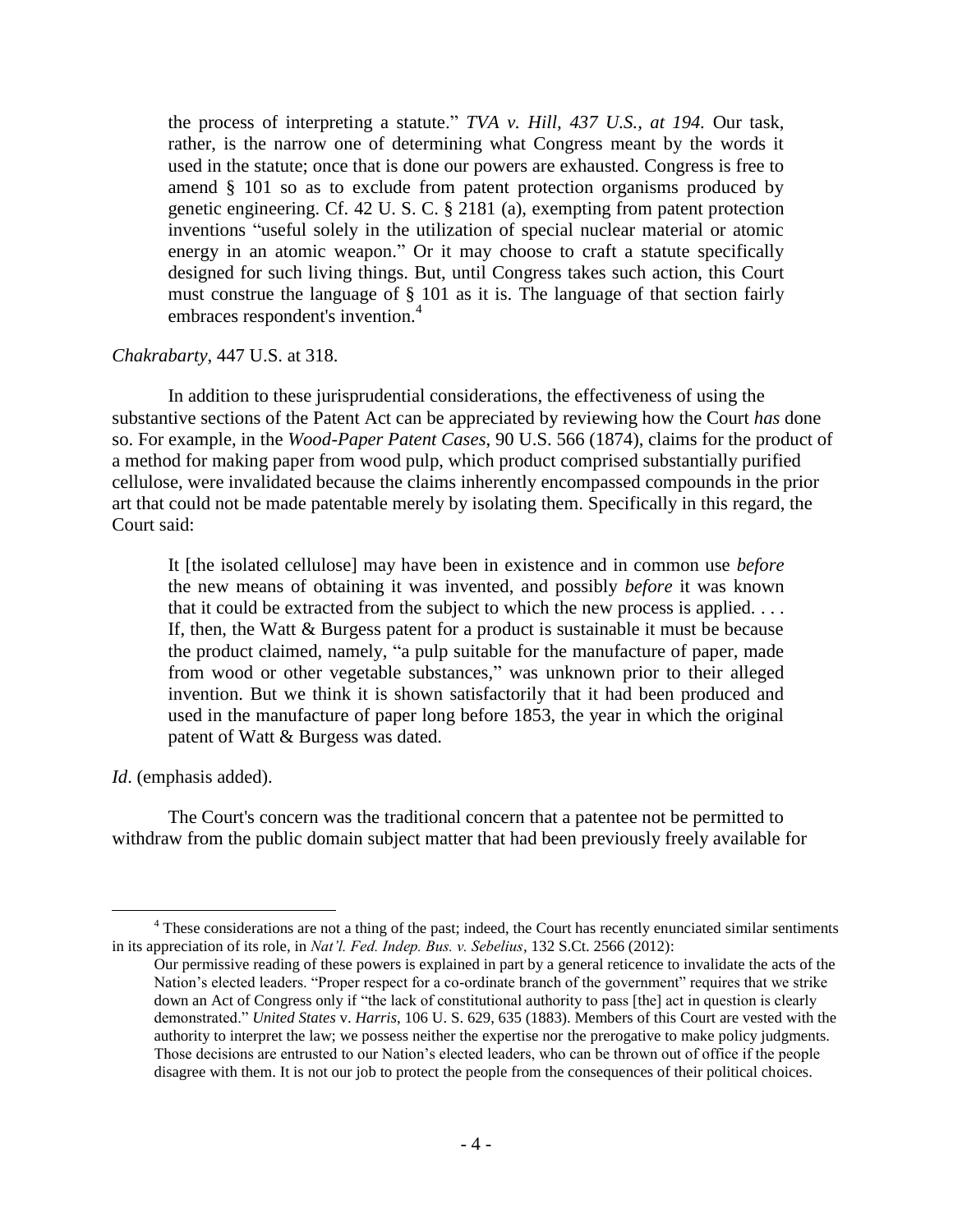public use. The Court did not choose (and it was not necessary) to define categories of subject matter that are *per se* patent-ineligible.<sup>5</sup>

The same infirmities arose in the patents at issue in *Cochrane v. Badische Anilin Soda Fabrik*, 111 U.S. 293 (1884). The patents at issue in that case involved methods for preparing a dye, alizarine, and the product of such methods (termed "artificial alizarine" by the patentees). The Court said it was plain, from the patent specification itself, that what the disclosed process produced was "alizarine, not as a new substance prepared for the first time, but as the substance already known as alizarine." *Id*. at 308. The Court found that claims to "artificial alizarine" were not patentable, not because the claimed product was isolated or a "product of nature," but because what was claimed was something that was already known:

According to the description in [the patents in suit], and the evidence, the article produced by the process described was the alizarine of madder, having the chemical formula  $C_{14}H_8O_4$ . It was an old article. While a new process for producing it was patentable, the product itself could not be patented, even though it was a product made artificially for the first time, in contradistinction to being eliminated from the madder root. Calling it artificial alizarine did not make it a new composition of matter, and patentable as such, by reason of its having been prepared artificially, for the first time, from anthracine, if it was set forth as alizarine, a well-known substance. *Wood Paper Patent*, 90 U.S. at 593. There was therefore no foundation for reissue No. 4,321, for the product, because, on the description given, no patent for the product could have been taken out originally.

#### *Id.*

 $\overline{a}$ 

It is clear that the Court once again expressed its traditional concern that a patentee not be permitted to use a process for making a known article to remove that article from the public domain.<sup>6</sup> Nowhere in the opinion does the Court indicate that the product claims are insufficient because they encompass patent-ineligible subject matter categorically. The Court clearly took the more prudent route of applying substantive patent law regarding the lack of novelty of the synthetic alizarine rather than creating a categorical exclusion of the naturally occurring dye.

Even the *Funk Brothers Seed Co. v. Kalo Inoculant Co.,* 333 U.S. 127 (1948) case, properly appreciated, illustrates that the Court's concerns in this regard were not to render certain types of inventions categorically patent ineligible. In the *Funk Brothers* case, the Court held unpatentable an article of manufacture comprising a mixture of two types of nitrogen-fixing

<sup>&</sup>lt;sup>5</sup> Indeed, the Court expressly declined to decide whether purification could convert a compound present in an impure state into a patent-eligible purified compound as the product of a process:

It is insisted, however, that the paper pulp which had been produced before the invention of Watt & Burgess was not pure cellulose, that it was only approximately pure, and from this it is argued that the pure article obtained from wood by their process is a different and new product, or manufacture. Whether a *slight* difference in the degree of purity of an article produced by several processes justifies denominating the products different manufactures, so that different patents may be obtained for each, may well be doubted, and *it is not necessary to decide*. *Id*. at 594 (emphasis added).

<sup>6</sup> Indeed, the Court cited the *Wood Paper Patent Cases* for this proposition.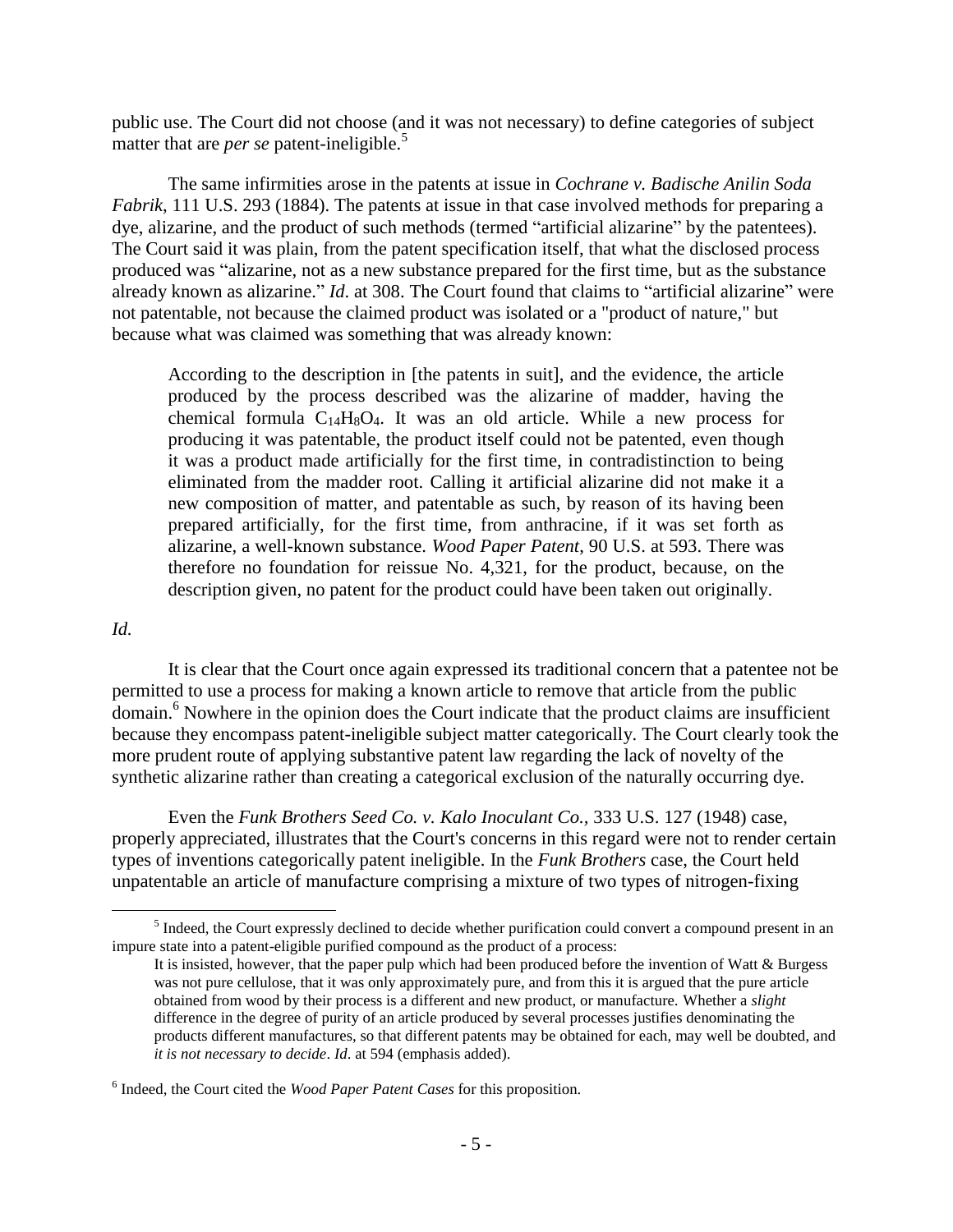bacteria, in a context where the bacteria were known in the art, and also known to fall into six well-defined groups that could not be cultivated together.<sup>7</sup> The Court said that it had "long been well known" to produce cultures of these bacteria in the laboratory and provide farmers with such cultures for inoculating leguminous plant seeds, and also that the properties of the different bacterial species, their capacity to infect different plants, and their growth inhibition were known in the art. Under these circumstances, the Court held that claims to the co-cultures were unpatentable:

For patents cannot issue for the discovery of the phenomena of nature. *See Le Roy v. Tatham*, 55 U.S. 156, 175 (1852). The *qualities* of these bacteria, like the heat of the sun, electricity, or the qualities of metals, are part of the storehouse of knowledge of all men. They are manifestations of laws of nature, free to all men and reserved exclusively to none. He who discovers a hitherto unknown *phenomenon of nature* has no claim to a monopoly of it which the law recognizes. If there is to be invention from such a discovery, it must come from the application of the law of nature to a new and useful end.

*Funk Brothers*, 333 U.S. at 130 (citations omitted; emphasis in original).

The meaning and consequences of the *Funk Brothers* decision, and a clearer understanding of the relevance of this decision to this court's consideration of the case at bar, can be gleaned from Justice Frankfurter's concurring opinion. Justice Frankfurter sheds useful light on the decision: first, that such co-cultured mixtures had been prepared before in the art, meeting with "indifferent success," and second, that the claims were not limited to the specific combinations of strains to be mixed, but encompassed all mixtures:

Insofar as the court below concluded that the packaging of a particular mixture of compatible strains is an invention and as such patentable, I agree, provided not only that a new and useful property results from their combination, but also that the particular strains are identifiable and adequately identified. I do not find that Bond's combination of strains satisfies these requirements. The strains by which Bond secured compatibility are not identified and are identifiable only by their compatibility . . . [The patentee] appears to claim that since he was the originator of the idea that there might be mutually compatible strains and had practically demonstrated that some such strains exist, everyone else is forbidden to use a combination of strains whether they are or are not identical with the combinations that Bond selected and packaged together. It was this claim that, as I understand it, the District Court found not to be patentable, but which, if valid, had been infringed . . . The consequences of such a conclusion call for its rejection. Its

<sup>&</sup>lt;sup>7</sup> Because they exhibited growth inhibition when grown in mixed culture; Claim 4 illustrates the claims of the patent-in-suit, U.S. Patent No. 2,200,532:

<sup>4.</sup> An inoculant for leguminous plants comprising a plurality of selected mutually non-inhibitive strains of different species of bacteria of the genus Rhizobium, said strains being unaffected by each other in respect to their ability to fix nitrogen in the leguminous plant for which they are specific. *Funk Brothers Seed Co.,* 333 U.S. at 128 n.1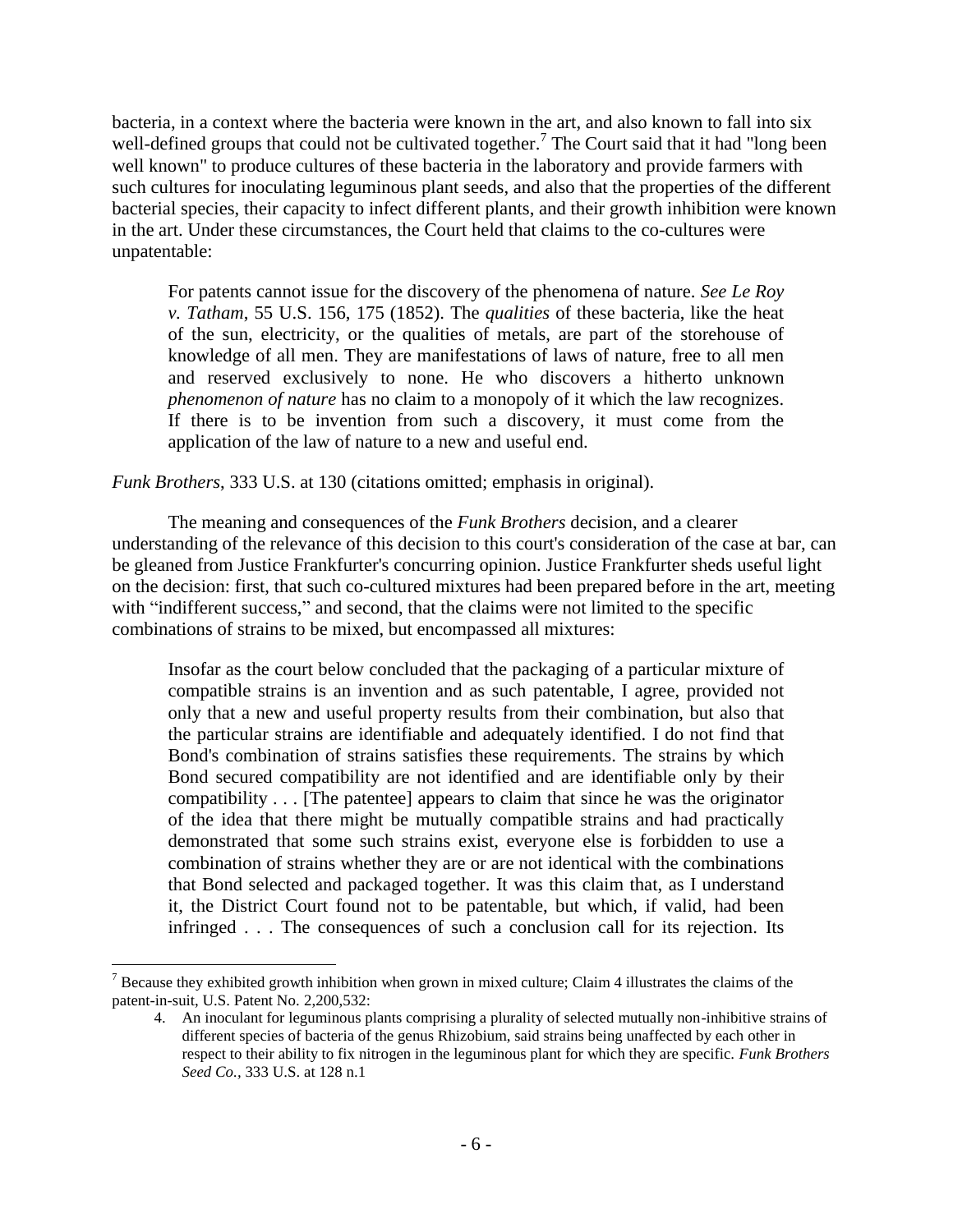acceptance would require, for instance in the field of alloys, that if one discovered a particular mixture of metals, which when alloyed had some particular desirable properties, he could patent not merely this particular mixture but the idea of alloying metals for this purpose, and thus exclude everyone else from contriving some other combination of metals which, when alloyed, had the same desirable properties. In patenting an alloy, I assume that both the qualities of the product and its specific composition would need to be specified. The strains that Bond put together in the product which he patented can be specified only by the properties of the mixture.

#### *Id*. at 133-34.

 $\overline{a}$ 

These considerations complement the statements in the majority opinion, with which Justice Frankfurter concurred, and show that the Court's concern was not categorically precluding from patenting a "product of nature" *per se* but rather a patent claim that encompassed *any* combination of bacterial species exhibiting a particular biological property. It was the abstract application of the phenomenon of nature rather than the specific application that troubled the court and led to the invalidity of the patent.

#### **B.** *Myriad* **Should Be Limited to its Facts And Each Substantive Provision of the Patent Act Should Be Separately Considered**

The *Myriad* Court was careful to limit its decision to the nucleic acids before it, and held that there was insufficient evidence that the isolated chromosomal DNA evinced sufficient evidence of "the hand of man" because it was not sufficiently changed from its state in nature. *Ass'n for Molecular Pathology v. Myriad Genetics, Inc.*, 569 U.S. \_\_, 133 S. Ct. 2107 (2013)) ("*Myriad*"). This purported lack of change was based on the Court's assessment that the nature of isolated DNA resided in its sequence, crediting the argument that DNA as an informational molecule was identical in its chromosomal as in its isolated state. For the same reasons the Court held cDNA patent-eligible because it had a different sequence (insofar as introns contained in the chromosomal sequence had been spliced out of the mRNA from which the cDNA was synthesized by man). These considerations are inherently limited to DNA and do not amount to a proclamation by the Court that Section 101 categorically precludes patentability merely because a compound is derived from a natural source.<sup>8</sup>

 $8$  Similar considerations with regard to categorical exclusions from patent eligibility under the 1952 Act have been voiced in other fora. *See, as an example, Merck & Co. v Olin Mathieson Chemical Corp*., 253 F.2d 156, 161-162 (4th Cir. 1958):

The Patent Act of 1952 (35 U.S.C.A. § 101), as its predecessors, authorizes a patent for 'any new and useful... composition of matter...,' provided only that the conditions for patentability, which are specified in *succeeding sections*, are met. There is nothing in the language of the Act which precludes the issuance of a patent upon a 'product of nature' when it is a 'new and useful composition of matter' and there is compliance with the specified conditions for patentability. All of the tangible things with which man deals and for which patent protection is granted are products of nature in the sense that nature provides the basic source materials. The 'matter' of which patentable new and useful compositions are composed necessarily includes naturally existing elements and materials.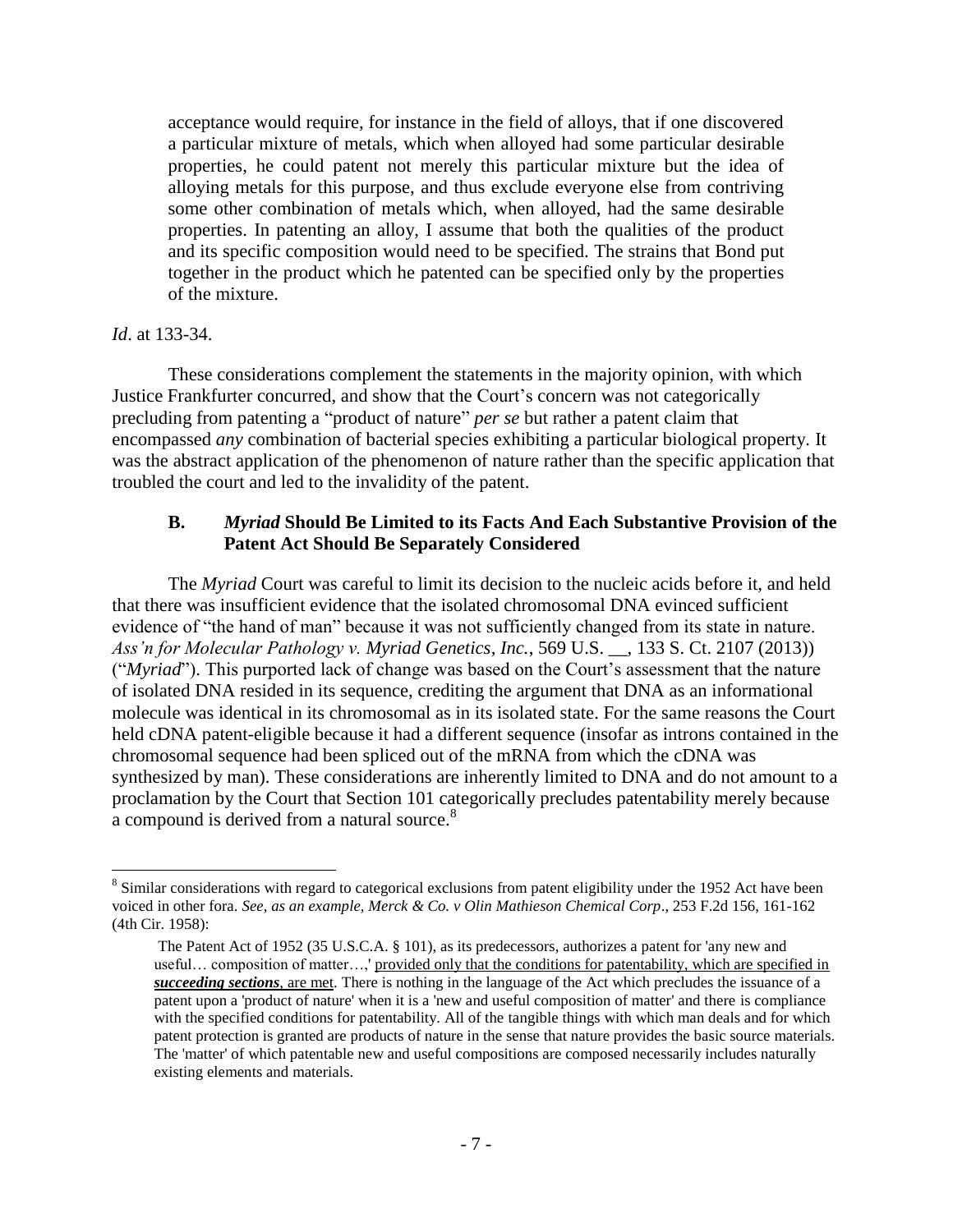A similar assessment of the proper role of the substantive provisions of the Patent Act (Sections 102, 103, and 112) applies to claims to methods, despite recent unsettling of the law by dicta provided in the Court's opinion in *Mayo Collaborative Services v. Prometheus Laboratories, Inc.,* 123 S. Ct 1289 (2012). In *Mayo*, the Supreme Court provided additional commentary relating to "further arguments in support of Prometheus' position" which did not contribute to the holding of the case. *Mayo*, 132 S. Ct. at 1302-05. However, this commentary and its relation to the patent eligibility analysis in the case has led to much discourse among patent practitioners regarding the conflation of Section 101 with other sections of the patent law, particularly Sections 102, 103, and 112. In view of these unsettling statements by the Court, the process for analysis of patent eligible subject matter under Section 101 needs to be clarified.

The distinction between Section 101 and the substantive provisions of the Patent Act has been noted in court precedent as well.

The § 101 patent-eligibility inquiry is only a threshold test. Even if an invention qualifies as a process, machine, manufacture, or composition of matter, in order to receive the Patent Act's protection the claimed invention must also satisfy "the conditions and requirements of this title." § 101. Those requirements include that the invention be novel, *see* § 102, nonobvious, *see* § 103, and fully and particularly described, *see* § 112.

*Bilski v. Kappos*, 130 S. Ct. 3218, 3225 (2010). This "threshold test" argument was submitted by the U.S. Government as *amicus curiae* in *Mayo*, saying that "virtually any step beyond a statement of a law of nature itself should transform an unpatentable law of nature into a potentially patentable application sufficient to satisfy § 101's demands." *Mayo*, 132 S. Ct. at 1303. Once the minimum requirements for patent eligibility have been met, the other conditions for obtaining a valid patent required by Sections 102, 103 and 112 may be adequately used to determine patentability and validity.

The *Mayo* court responded to the Government's threshold test argument, saying:

We recognize that, in evaluating the significance of additional steps, the  $\S$  101 patent eligibility inquiry and, say, the § 102 novelty inquiry might sometimes overlap. But that need not always be so. And to shift the patent eligibility inquiry

A product of nature which is not a 'new and useful… machine, manufacture, or composition of matter' is not patentable, for it is not within the statutory definition of those things which may be patented. Even though it be a new and useful composition of matter it still may be unpatentable if the subject matter as a whole was obvious within the meaning of Section 103 (35 U.S.C.A. 103), or if other conditions of patentability are not satisfied.

In dealing with such considerations, unpatentable products have been frequently characterized as 'products of nature.' See *Funk Brothers,* 333 U.S. 127 (a composite culture of noninhibitive strains of different, but known, species of bacteria); *In re Marden,* 47 F.2d 957, 18 C.C.P.A., Patents, 1046 (uranium); *In re Marden,*  47 F.2d 958, 18 C.C.P.A., Patents, 1057 (ductile vanadium); *General Electric Co. v. DeForest Radio Co.,* 28 F.2d 641 (3d Cir. 1928) (tungsten). But where the requirements of the Act are met, patents upon products of nature are granted and their validity sustained.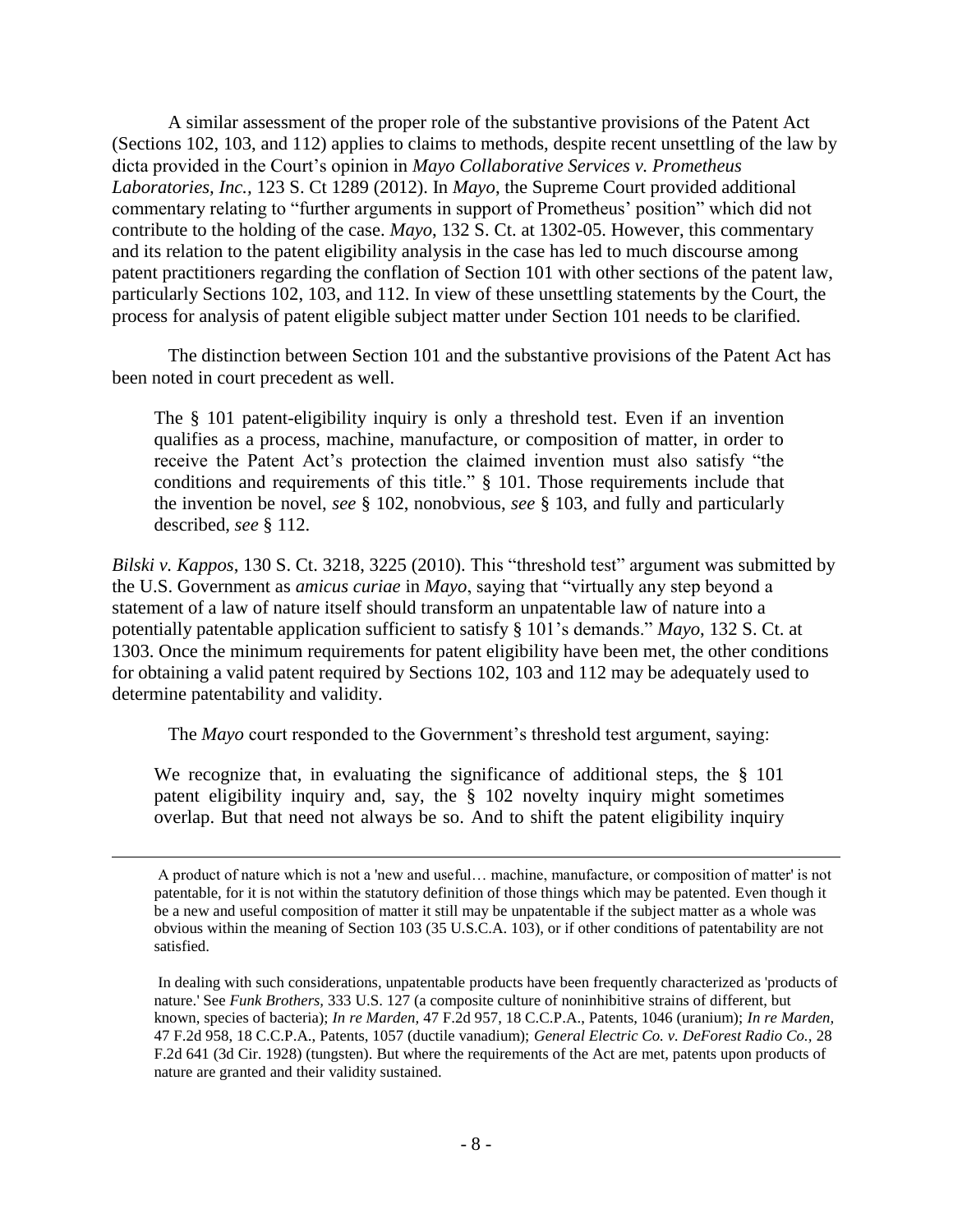entirely to these later sections risks creating significantly greater legal uncertainty, while assuming that those sections can do work that they are not equipped to do.

*Id*. at 1304. This dicta in *Mayo* has disrupted well-settled precedent, which states:

It has been urged that novelty is an appropriate consideration under § 101. Presumably, this argument results from the language in § 101 referring to any "new and useful" process, machine, etc. Section 101, however, is a general statement of the type of subject matter that is eligible for patent protection "subject to the conditions and requirements of this title." Specific conditions for patentability follow and § 102 covers in detail the conditions relating to novelty. The question therefore of whether a particular invention is novel is "wholly apart from whether the invention falls into a category of statutory subject matter." *In re Bergy,* 596 F.2d 952, 961 (C.C.P.A. 1979) (emphasis deleted). *See also Nickola v. Peterson*, 580 F.2d 898 (6th Cir. 1978). The legislative history of the 1952 Patent Act is in accord with this reasoning. The Senate Report stated:

*Section 101* sets forth the subject matter that can be patented, 'subject to the conditions and requirements of this title.' The conditions under which a patent may be obtained follow, and *Section 102 covers the conditions relating to novelty*."

S. Rep. No. 1979, 82d Cong., 2d Sess., 5 (1952) (emphasis added).It is later stated in the same Report: "Section 102, in general, may be said to describe the statutory novelty required for patentability, and includes, in effect, an amplification and definition of 'new' in section 101." *Id*. at 6.

Finally, it is stated in the "Revision Notes": "The corresponding section of [the] existing statute is split into two sections, section 101 relating to the subject matter for which patents may be obtained, and section 102 defining statutory novelty and stating other conditions for patentability." *Id*. at 17.

In this case, it may later be determined that the respondents' process is not deserving of patent protection because it fails to satisfy the statutory conditions of novelty under § 102 or nonobviousness under § 103. A rejection on either of these grounds does not affect the determination that respondents' claims recited subject matter which was eligible for patent protection under § 101.

*Diamond v. Diehr*, 450 U.S. 175, 190-91 (1981). The Court's *Mayo* decision did not overrule *Diehr*, and if and when the Court wishes to do so it will be able to enunciate its reasoning more clearly than the dicta contained in the *Mayo* decision. Until then, based on Supreme Court precedent and legislative history, clearly, the different sections of Title 35 are separate and distinct requirements. Contrary to the dicta in *Mayo*, the analysis of patent eligibility for subject matter of a claimed invention under Section 101 *should not* overlap with the analyses of patentability under Sections 102 and 103, or the requirements for obtaining a valid patent under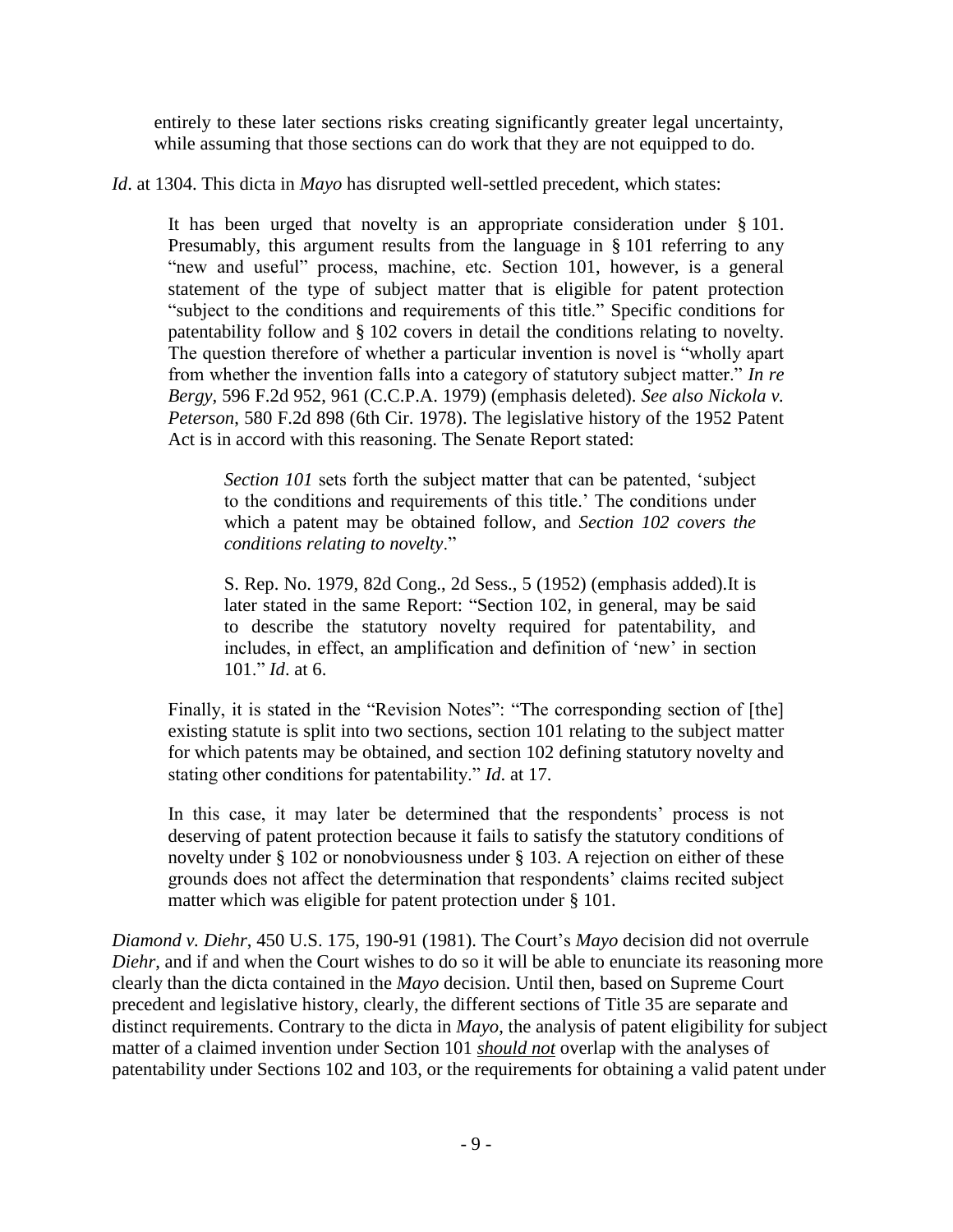Section 112. To conflate any one of these requirements with another would violate the principle of *stare decisis* and frustrate the legislative intent of the Patent Act.

Because Sections 101, 102, 103, and 112 are separate and distinct inquiries which should be resolved independently from one another, any formulation of a patent eligibility test under Section 101 that imports into the patent eligibility analysis the criteria or analysis for determining patentability addressed by Sections 102 and 103, as well as the criteria required for obtaining a valid patent under Section 112, is improper.

# **II. SUPREME COURT PRECEDENT SHOULD BE READ AND APPLIED THROUGH THE GUIDANCE CONSISTENTLY WITH THE OBLIGATIONS OF THE UNITED STATES UNDER TRADE-RELATED ASPECTS OF INTELLECTUAL PROPERTY RIGHTS (TRIPS).**

The Guidance should also apply *Myriad* and *Mayo* not only in the proper context of the remainder of the patent statute, but also in the context of the International treaty obligations of the United States, particularly the Agreement on Trade–Related Aspects of Intellectual Property Rights. The ABA IPL takes no position on whether the application of the Guidance will lead to inventions being denied patent eligibility in violation of TRIPS. But, as written the Guidance and the exclusions for patent eligibility under TRIPS do not appear to be consistent and could lead to such allegations when inventions are denied patent eligibility under the Guidance. Further, the United States should remain a strong advocate of IP rights globally and should ensure that the USPTO Guidance is applied consistently with the letter and principles embodied in TRIPS.

TRIPs provides defines subject matter eligible for patenting in Article 27, which reads as follows:

1. Subject to the provisions of paragraphs 2 and 3 below, patents shall be available for any inventions, whether products or processes, in all fields of technology, provided that they are new, involve an inventive step and are capable of industrial application. Subject to paragraph 4 of Article 65, paragraph 8 of Article 70 and paragraph 3 of this Article, patents shall be available and patent rights enjoyable without discrimination as to the place of invention, the field of technology and whether products are imported or locally produced.<sup>9</sup>

Notably, TRIPS is obligatory to member states to provide patent protection in its use of the phrase "shall be available." Further, TRIPS provides specific exclusions from patentability as follows:

2. Members may exclude from patentability inventions, the prevention within their territory of the commercial exploitation of which is necessary to protect

<sup>&</sup>lt;sup>9</sup> 33 I.L.M. 81 (1994), 93-94, 1994 WL 327459.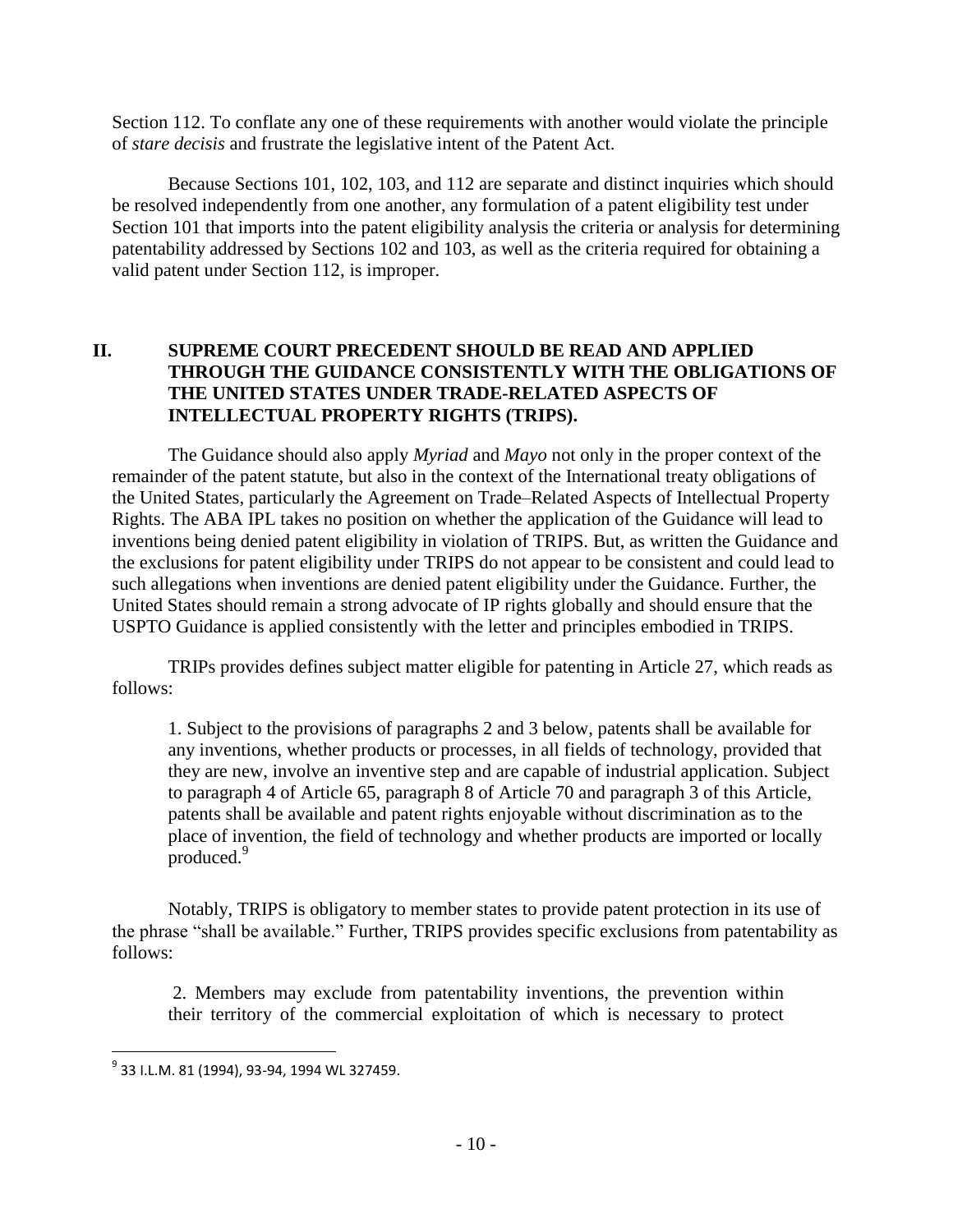ordre public or morality, including to protect human, animal or plant life or health or to avoid serious prejudice to the environment, provided that such exclusion is not made merely because the exploitation is prohibited by their law.

3. Members may also exclude from patentability:

(a) diagnostic, therapeutic and surgical methods for the treatment of humans or animals;

(b) plants and animals other than micro-organisms, and essentially biological processes for the production of plants or animals other than non-biological and microbiological processes. However, Members shall provide for the protection of plant varieties either by patents or by an effective sui generis system or by any combination thereof. The provisions of this subparagraph shall be reviewed four years after the date of entry into force of the WTO Agreement.<sup>10</sup>

Accordingly, TRIPS provides broad criteria for patent eligibility, namely "any inventions, whether products or processes, in all fields of technology" with specific exclusions as defined by Article 27(3). Historically, laws of natures, abstract ideas, and physical phenomena were accepted as being excluded from Article 27 because laws of nature and physical phenomena were a mere discovery and abstract ideas lacked the specificity of an invention. That is, the product of nature was not an invention made by man under U.S. parlance in *Chakrabarty* or "not having a technical effect" in EPO parlance. A narrow reading of *Myriad* and *Mayo* can be reconciled with this. However, a broad reading cannot. Arguably, the standard dictated by TRIPS is that the claimed invention must merely be "distinguished" in a non-trivial way from the natural product or process so as to give a new technical effort or to reflect the hand of man. Therefore, the USPTO in its Guidance should not put undue weight on the word "significant" when assessing the differences between what occurs in nature and the claim.

The United States and specifically the USPTO should remain a strong advocate for TRIPS. The U.S. would not take lightly a member state carving out certain technology from the patent eligibility requirements of Article 27, and therefore the USPTO should reflect carefully on whether the Guidance as written will result in an invention or a category of inventions being declared ineligible for patent protection inconsistently with the letter and principles of TRIPS. The IPL Section respectfully submits that it remains important that the USTO continues to lead by example in following the letter and principles embodied in TRIPS and narrowly apply *Myriad* and *Mayo* to do so.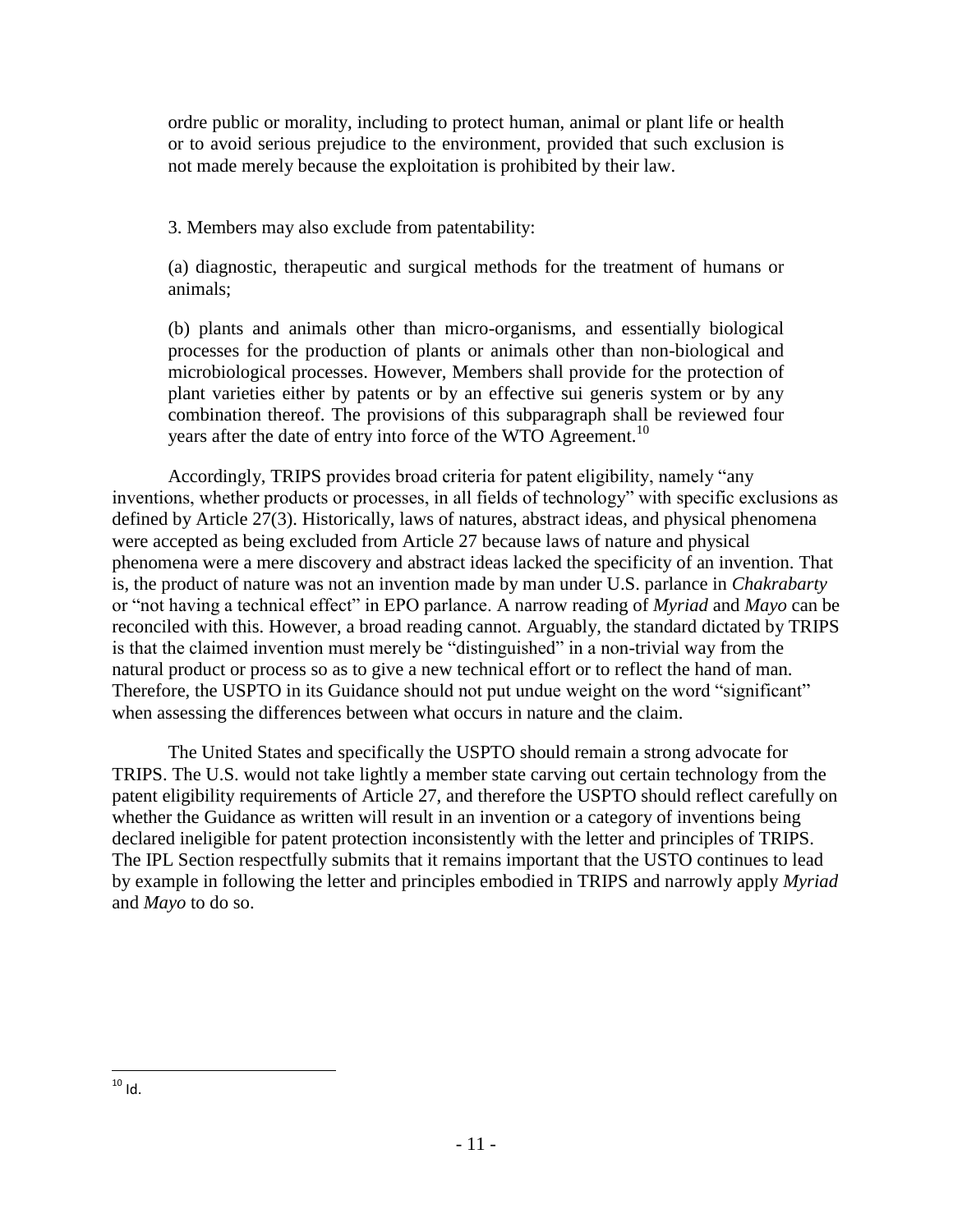# **III. THE USPTO'S ARTICULATED STANDARD FOR PATENT ELIGIBILITY OF CLAIMS "RECITING OR INVOLVING" A JUDICIAL EXCEPTION IS FLAWED AND IS NOT SUPPORTED BY SUPREME COURT DECISIONS**

#### **A. "Significantly Different" Should Mean Different From What Occurs In Nature**

As the Congressional Committee Reports accompanying the 1952 Patent Act inform us, Congress intended statutory subject matter to be broadly interpreted and "include anything under the sun that is made by man." *Diamond v. Chakrabarty*, 447 U.S. 303 (1980), citing S. Rep. No. 1979, 82d Cong., 2d Sess., 5 (1952) and H.R. Rep. No 1923, 82d Cong., 2d Sess., 6 (1952).

The IPL Section notes that the USPTO's Guidance undermines this Congressional intent and misinterprets U.S. Supreme Court precedent on patent eligibility by requiring a marked or significant difference from what occurs in nature – even after it has been established that the claimed subject matter does not, in fact, exist in nature. The IPL Section recommends that the USPTO revise its Guidance by instructing examiners to analyze patent eligibility of a composition, combination, application, or manufacture based only on whether it can be distinguished from a judicial exception, and not by requiring Examiners to apply the poorly defined, arbitrarily applied, standard of "marked," or "significant difference."<sup>11</sup>

#### **1. "Significantly different" is not a standard imposed by the Supreme Court**

The USPTO's imposition of a requirement of "significantly different" or "markedly different" is the pivotal feature of its patent eligibility analysis. The USPTO's Guidance states:

*Myriad* relied on *Chakrabarty* as "central" to the eligibility inquiry, and reaffirmed the Office's reliance on *Chakrbarty*'s criterion for eligibility of natural produces (i.e., whether the claimed product is a non-naturally occurring product of human ingenuity that is markedly different from naturally occurring products).

Guidance at 1, citing *Chakrabarty*, 447 U.S. 303 (1980) (emphasis added). However, neither *Myriad* nor *Chakrabarty* impose a standard requiring that non-naturally occurring subject matter must be "significantly different" from what occurs in nature to be patent eligible.

The only question before the *Chakrabarty* Court was whether a living organism is excluded under 35 U.S.C. §101 from patent eligibility.

<sup>&</sup>lt;sup>11</sup> *Alice Corp*. emphasized that a claim must be directed to something "significantly more" than an abstract idea itself in order to be a patent-eligible invention. *Alice Corp*., slip op. at 6. The Guidance's requirement of a "significant difference" for claims reciting or involving a natural product is not the same as or consistent with an analysis of "significantly more" in connection with an abstract idea. Even if it is the same, a "significantly more" standard should be satisfied if the subject matter that has a distinctive name, character, or use, or a new form, quality, or property, as discussed in detail herein.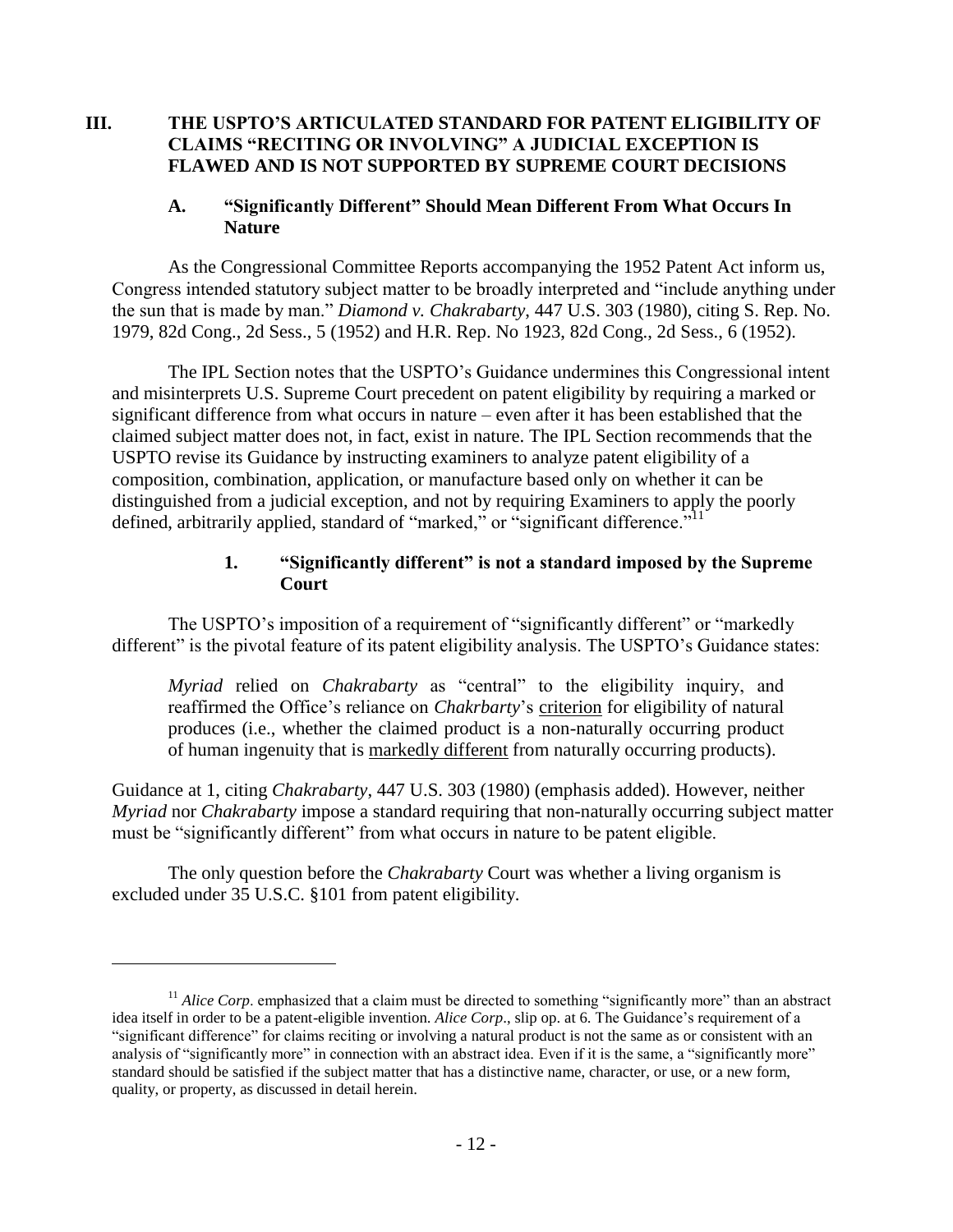The question before us in this case is a narrow one of statutory interpretation requiring us to construe 35 U.S.C.  $\S 101$  .... Specifically, we must determine whether respondent's micro-organism constitutes a "manufacture" or "composition of matter" within the meaning of the statute.

*Chakrabarty,* 447 U.S. at 307 (emphasis added). The appealed rejection from the patent examiner rested on two grounds: (1) whether the microorganism was a product of nature, and (2) whether as living things, microorganisms are not patentable subject matter. *Id*. at 306. The Patent Office Board of Appeals found that Chakrabarty's bacteria was not a product of nature but affirmed the second ground of rejection. *Id*. Thus, the issue of whether or not Chakrabarty's bacteria was sufficiently distinct from a product of nature to render it patent eligible was not before the Court. The only question it addressed was whether or not a living organism could constitute a manufacture or composition of matter, i.e., whether the organism reflected the hand of man.

The *Chakrabarty* Court used the term "markedly different" only once, in distinguishing the holding of *Funk Brothers Seed Co. v. Kalo Inoculant Co.*, 333 U.S. 127 (1948):

Here, by contrast, the patentee produced a new bacterium with markedly different characteristics from any found in nature and one having the potential for significant utility. His discovery is not nature's handiwork, but his own; accordingly it is patentable subject matter under § 101.

*Chakrabarty,* 447 U.S. at 310. This statement, without more, provides no basis for the USPTO's unshakable conclusion that the *Chakrabarty* Court articulated a threshold "criterion" that must be met to establish patent eligibility. It is equally, if not more, reasonable to conclude that the Court was merely emphasizing a fact relevant to Chakrabarty's invention.

The USPTO cites to pages 2116-2117 of the *Myriad* decision in support of its statement in the Guidance that "*Myriad* relied on *Chakrabarty* as 'central' to the eligibility inquiry." Guidance at 1. In fact, what the *Myriad* decision says is that "Myriad [the party] recognizes that our decision in *Chakrabarty* is central to this inquiry." This is a different statement altogether and not one that clearly indicates that the Court did actually rely on *Chakrabarty* as central to the inquiry. *Myriad,* 133 S. Ct. at 2116. But even if the Myriad Court did consider *Chakrabarty*  central to the patent eligibility inquiry, nothing in the *Myriad* decision can be construed as setting a requirement of "significant difference."

This is evident from the Court's discussion of the patent eligibility of cDNA, which stated that "cDNA is not a product of nature and is [thus] patent eligible under § 101." *Id.* at 2119. The *Myriad* Court does not analyze the distinctions between cDNA and naturally occurring DNA to determine whether the differences are "significant" or marked. The Court simply states that cDNA is not a product of nature, i.e., it is "different" from what exists in nature and thus is patentable. Whether a composition, combination, application, or manufacture is "different" from what exists in nature is the *only* standard for patent eligibility that the USPTO should be instructing its examiners to apply.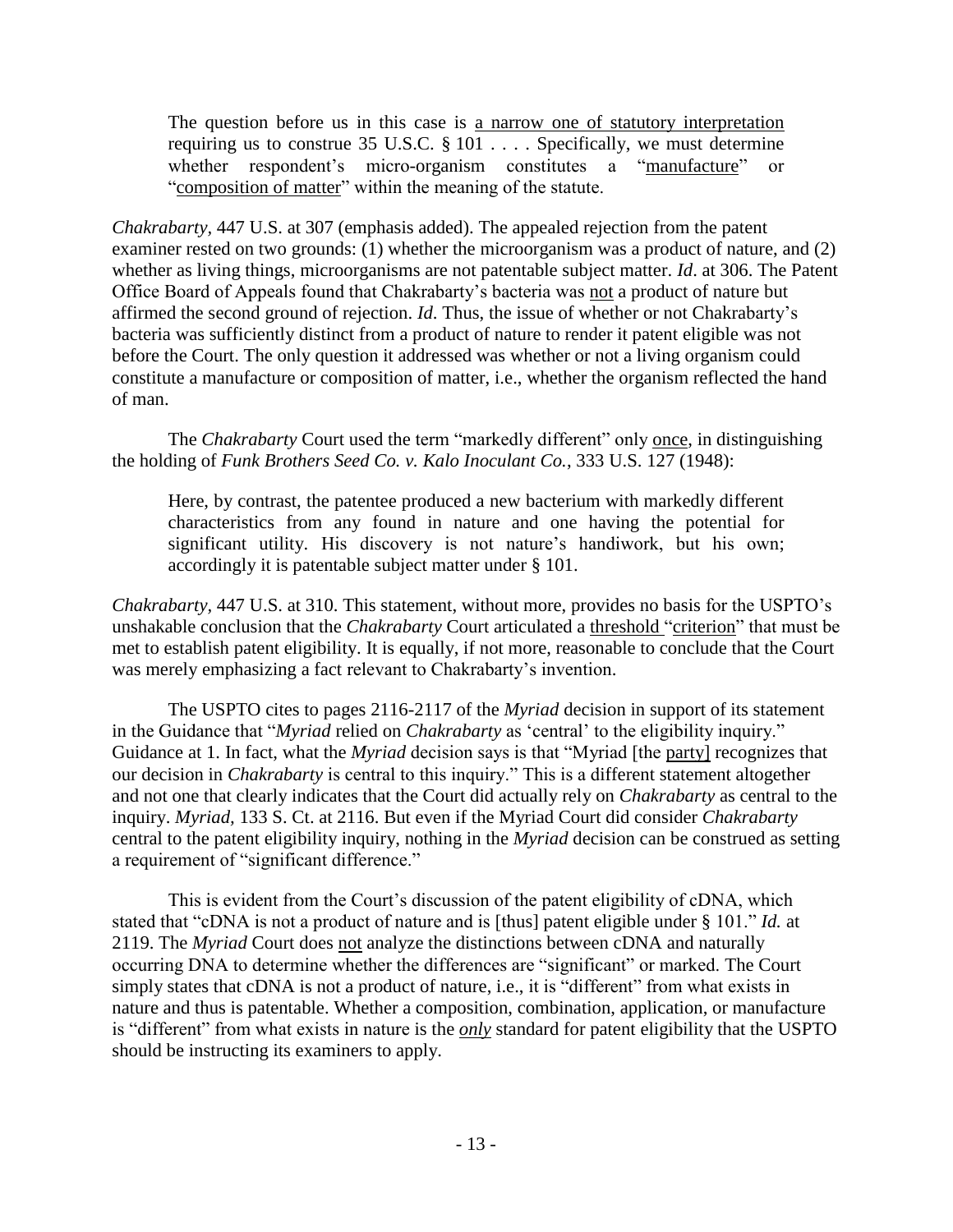# **2. Subject matter should be patent eligible if it is different from nature in character, use, or possesses a new form, quality, or property**

If the USPTO is unwilling to drop the improperly imposed requirement for "significant difference," the Guidance should make clear that a significant difference is present if the claimed subject matter is different from nature in character, or use (*Hartranft*, *Chakrabarty*, *Myriad*) or a new form, quality, or property (*American Fruit* , *Chakrabarty*), as compared to what exists in nature.

The Supreme Court stated in *Chakrabarty* that

[Chakrabarty's] claim is not to a hitherto unknown natural phenomenon, but to a nonnaturally occurring manufacture or composition of matter-a product of human ingenuity "having a distinctive name, character [and] use." *Hartranft v. Wiegmann,* 121 U.S. 609, 615, 7 S.Ct. 1240, 1243, 30 L.Ed. 1012 (1887).

*Chakrabarty,* 447 U.S. at 306. *Hartranft* is a tariff case that addressed whether certain imported shells were articles of manufacture. The shells had been treated with acid to remove an outer layer and then polished. The *Hartranft* Court held that the shells "had not been manufactured into a new and different article, having a distinctive name, character, or use," suggesting that a distinction in any one would be sufficient to render the subject matter an article of manufacture. *Hartranft,* 121 U.S. at 615 (emphasis added). The change in the *Hartranft* quote made by the *Chakrabarty Court ("or" to "and") again emphasizes the facts in that case, i.e., that* Chakrabarty's invention possessed all three distinctions. Nor does *Chakrabarty* in any way imply that a functional distinction alone is not sufficient to establish a difference from what exists in nature. This interpretation of the *Chakrabarty* Court's meaning is supported by its statement:

[T]his Court has read the term "manufacture" in §101 in accordance with its dictionary definition to mean "the production of articles for use from raw or prepared materials by giving to these materials new forms, qualities, properties, or combinations, whether by hand-labor or by machinery." American Fruit Growers, Inc. v. Grogdex Co. 283 U.S. 1 …(1931).

*Chakrabarty*, 447 U.S. at 308 (emphasis added).

# **IV. THE CLAIMS AS A WHOLE, INCLUDING BOTH STRUCTURE AND FUNCTION MUST BE ASSESSED IN DETERMINING DISTINCTIONS FROM JUDICIAL EXCEPTIONS**

The analysis in the Guidance's regarding the standard for patent eligibility is also flawed and unsupported by Supreme Court precedent because of the insistence that any "significant difference" must include a structural component. Thus, despite stating that patent eligibility should be determined based on the claim as a whole, the analysis in the Guidance makes clear that critical distinctions between the claim as a whole and the judicial exception (e.g., functional distinctions) will be ignored absent a tandem structural distinction.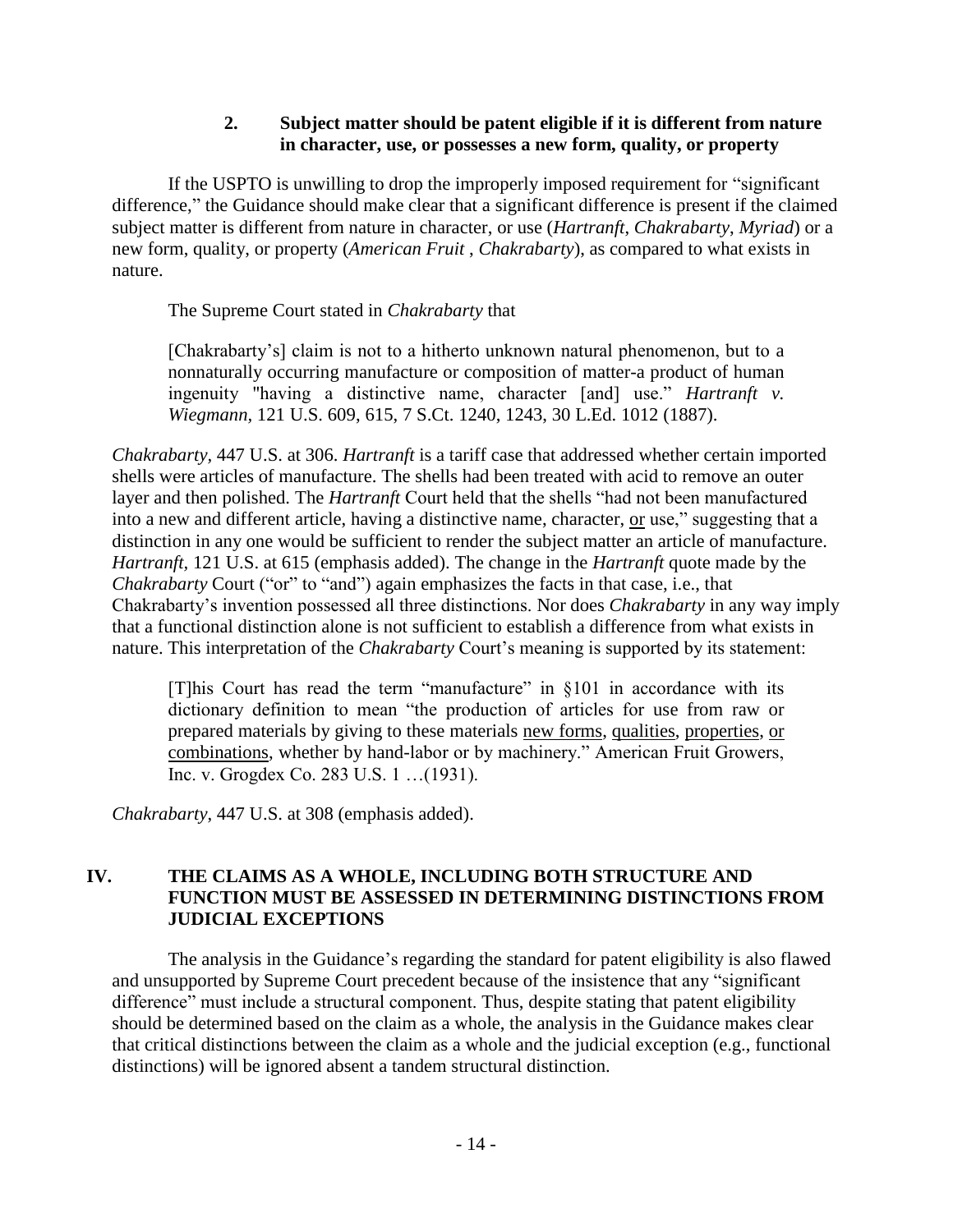#### **A. The Guidance Should Recognize that Functional Distinctions, Without a Corresponding Structural Difference Can Establish Patent Eligibility**

As one example of the USPTO's failure to give sufficient weight to all elements of a claim, consider Example D (Composition Reciting Multiple Natural Products).

As the Guidance states, the claim in Example D is modeled on the claim at issue in *Funk Brothers Seed Co. v. Kalo Inoculant Co.*, 333 U.S. 127 (1948). The claim at issue in *Funk Brothers* was a combination of unaltered natural bacterial strains defined only by their classification in the genus Rhizobium and by their function to be unaffected by other strains. As a result, the combination of bacterial strains in *Funk Brothers* lacked specificity and both structural differences *and functional differences* from the natural strains. As the Court's statements in *Funk Brothers* makes clear, a lack of both structural and functional differences from what occurs in nature was central to the holding. Thus, *Funk Brothers* cannot be said to require a structural difference in combined natural products regardless of the presence of a new, non-natural function.

The decision in *Diamond* v. *Chakrabarty*, 447 U.S. 303 (1980), is consistent with this. The claim in *Chakrabarty* was to a bacterium containing energy-generating plasmids that each provided a separate hydrocarbon degradative pathway. Chakrabarty added naturally occurring plasmids to a naturally occurring bacterium to create a new combination and a bacterium with new properties and uses (degradation of hydrocarbons in an oil spill). Importantly, Chakrabarty did not alter the plasmids or the bacterium (other than by combining them). The plasmids retained their natural structure and ability to express a degradative pathway. The bacterium was also structurally unaltered except for the added plasmids.

*Chakrabarty* held that Chakrabarty's "micro-organism plainly qualifies as patentable subject matter. His claim is not to a hitherto unknown natural phenomenon, but to a nonnaturally occurring manufacture or composition of matter -- a product of human ingenuity 'having a distinctive name, character [and] use.'" *Chakrabarty*, 447 U.S. at 309-10 (misquoting *Hartranft v. Wiegmann,* 121 U. S. 609, 615 (1887)) (brackets in original). Significantly, the Court emphasized the new function of the bacterium, stating that Chakrabarty's "human-made, genetically engineered bacterium is capable of breaking down multiple components of crude oil. Because of this property, which is possessed by no naturally occurring bacteria, Chakrabarty's invention is believed to have significant value for the treatment of oil spills." *Id*. at 305.

Thus, the Court in *Chakrabarty* established that products of nature manipulated such that they have a new characteristic—a new structure, new property, new function, or new use—are not products of nature and are thus patent eligible. Both *Funk Brothers* and *Chakrabarty* show that functional features of a claim to a natural product or to a combination of natural products are to be considered in deciding patent eligibility. Such functional features, which are as much a part of the claim as structural features, must be included in patent eligibility analysis.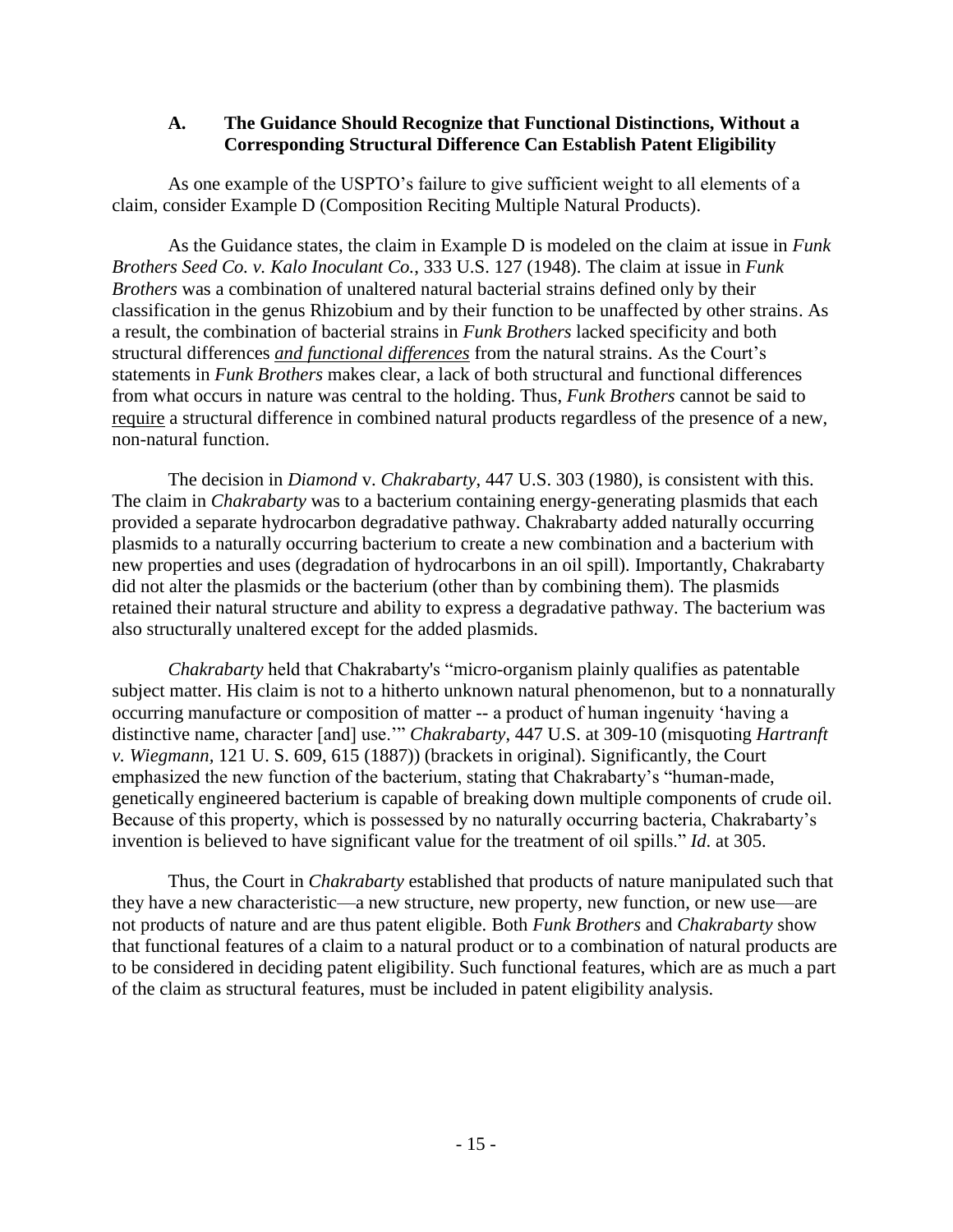Despite this, the analysis of Question 3 in Example  $D^{12}$  betrays a failure to consider the claim as a whole. As discussed above, the claim as a whole lacks any structural or functional differences from the individual bacterial strains. Yet the Example states, regarding factor a, that "[b]ecause the bacteria are structurally identical to naturally occurring bacteria, they are not markedly different" (emphasis added). By failing to consider if any functional differences are present, the Example leaves the false impression that such differences, if present, could not confer patent eligibility.

A claim as a whole includes all of its structural properties and all of its functional properties. Failing to properly consider functional properties of a claim fails to consider the claim as a whole.

It is recommended that the Guidance be reworded to include consideration of functional differences in natural products or combinations of natural products. Notable examples of these changes include:

- a) Claim is a product claim reciting something specifically that initially appears to be a natural product(s), but after analysis is determined to be non-naturally occurring and markedly different in structure and/or function from naturally occurring products. Page 4, lines 20-22.
- g) Claim is a product claim reciting something specifically that appears to be a natural product(s) that is not markedly-different in structure or function from naturally occurring products. Page 4, lines 38-39.

This question can be resolved by first identifying the differences in structure and/or function between the recited product(s) and naturally occurring products, and then evaluating whether the identified differences together rise to the level of a *marked* difference in structure. Not all differences rise to the level of marked differences, e.g., merely isolating a nucleic acid changes its structure (by breaking bonds) but that change does not create a marked difference in structure between the isolated nucleic acid and its naturally occurring counterpart. Page 5, lines 9-13 (boldface in original).

Factor a) is not satisfied, because none of the natural products recited in the claim are not markedly different from what occurs in nature. The specification describes that applicant has not changed the bacteria in any way, but instead has simply combined various strains of naturally occurring bacteria together. Because the bacteria are structurally and functionally identical to naturally occurring bacteria, they are not markedly different. Page 11, lines 4-7 (Example D).

However, a further and perhaps clearer analysis of Example D is that the claim fails to describe a specific application of a law of nature or natural phenomenon. The claim embodies an

<sup>&</sup>lt;sup>12</sup> Example D is modeled on the claim at issue in *Funk Brothers* and recites a combination of unaltered natural bacterial strains.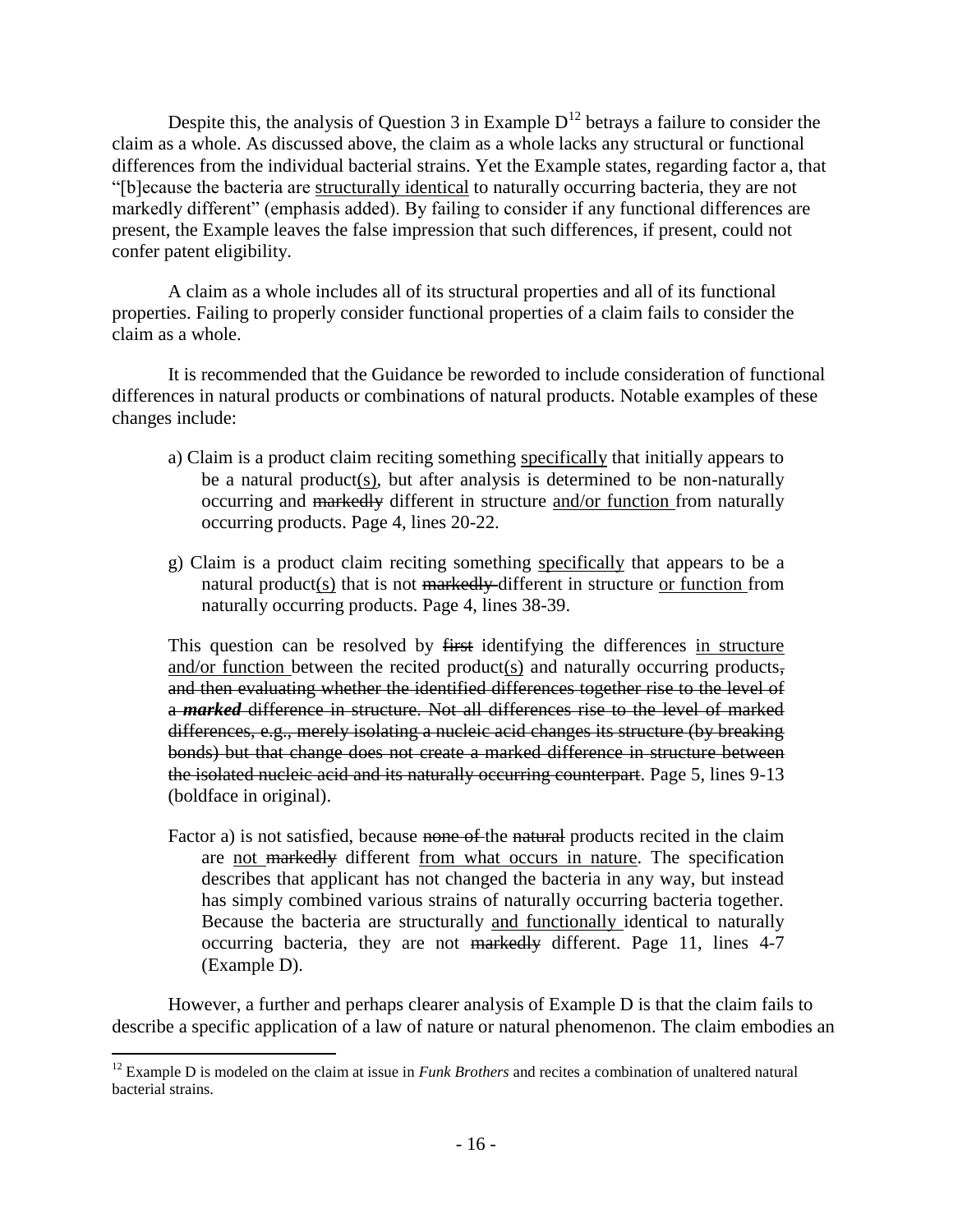abstract, purely functional description of the strains (other than being a member of the broad genus *Rhizobium*) being claimed in combination. Such a claim cannot represent a specific application of the law of nature. In this regard, the Guidance should make clear that the specific combination of specific strains is patent eligible and may be patentable if novel and non-obvious due to unexpected activity (function) arising from the combination. That is, if the claim were directed to "An inoculant comprising Strain A (defined by structure or ATCC deposit) and Strain B (defined by structure or ATCC deposit)." The claim to the inoculant is a specific composition made by man analogous to cDNA following *Myriad*, and therefore the inoculant should be evaluated as any other composition to determine if it is novel and non-obvious.

An analysis of Example E under the revised Guidelines should lead to a determination that the claim is patent eligible.

Claim 1 of Example E recites:

 $\overline{a}$ 

1. A pair of primers, the first primer having the sequence of SEQ ID NO:1 and the second primer having the sequence of SEQ ID NO:  $2^{13}$ 

In analyzing the claim, the Guidance states that the claim fails patent-eligibility because it is to a judicial exception - a composition of matter. The claim is interpreted to recite two naturally occurring DNA sequences found on a human chromosome. In addition, the claim as a whole, according to the Guidance, does not recite something significantly different than the natural products, e.g., "the claim does not include elements in addition to the judicial exceptions that add significantly more to the judicial exceptions, and also does not include features that demonstrate that the recited products are markedly different from what exist in nature." Guidance at page 12.

The Guidance goes on to note that under Factor a) of the analysis, the claim fails because the distinct difference between the primers and the naturally occurring DNA is that the primers are isolated from the chromosome and the primers have the same function as their natural counterpart DNA - to hybridize to their complementary nucleotide sequences.

Example E of the Guidance fails to properly analyze the claim in the context of the holdings of *Myriad* and *Chakrabarty*. In *Myriad*, the Court noted that while isolated genomic DNA and isolated DNA fragments were not patent-eligible, a combination of fragments combined by man, i.e., cDNA, was patent-eligible because it is a man-made composition  $- a$ combination of naturally occurring products that is not found in nature. The *Myriad* Court noted:

cDNA retains the naturally occurring exons of DNA, but it is distinct from the DNA from which it was derived. As a result, cDNA is not a "product of nature" and is patent eligible under §101, except insofar as very short series of DNA may have no intervening introns to remove when creating cDNA. In that situation, a short strand of cDNA may be indistinguishable from natural DNA.

<sup>&</sup>lt;sup>13</sup> Claim 2 of Example E is a method of amplifying a target DNA sequence, and therefore is not germane to this discussion.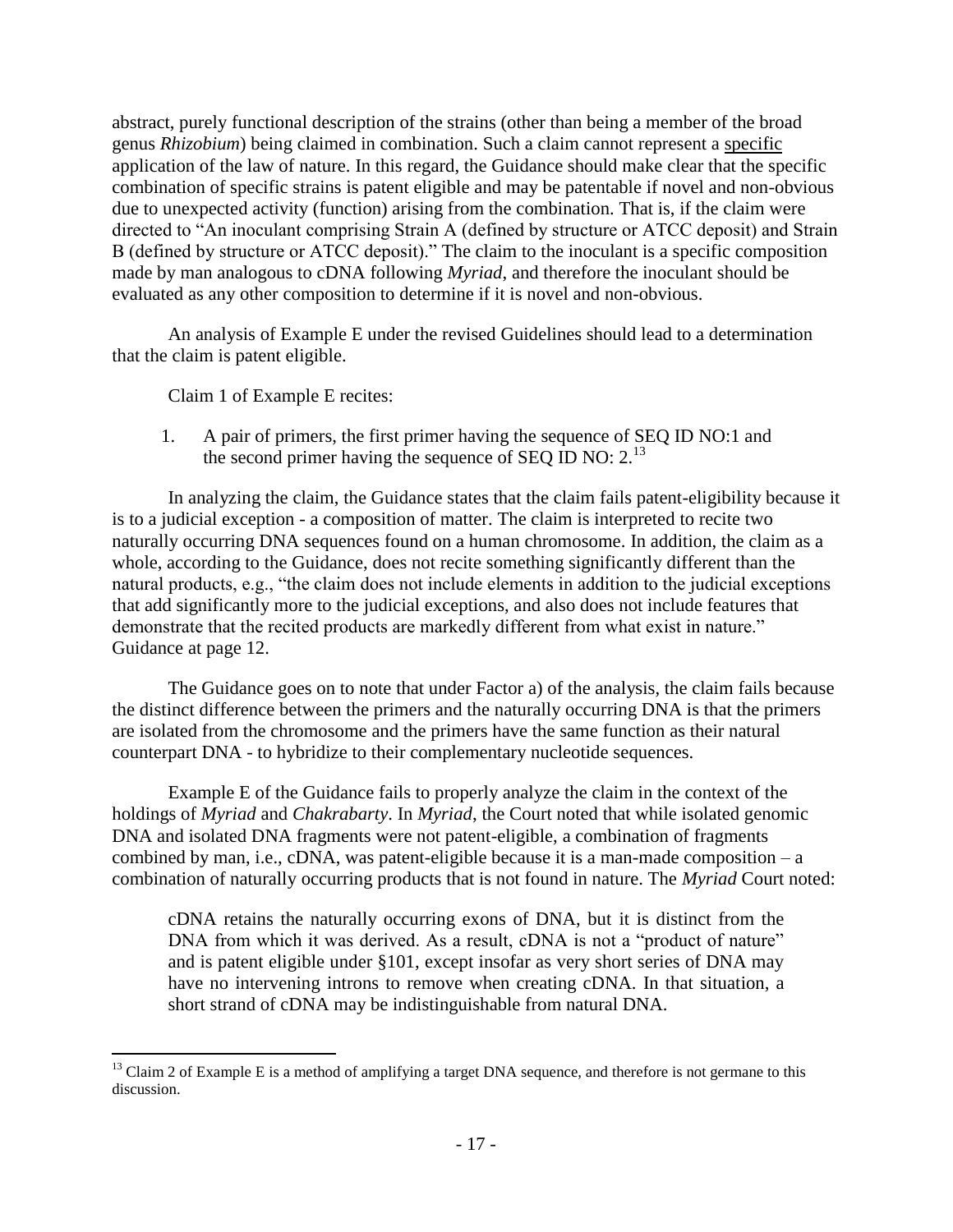#### *Myriad*, slip op. at 20.

Indeed, the holding of *Myriad* is narrow – "[w]e merely hold that genes and the information they encode are not patent eligible under §101 simply because they have been isolated from the surrounding genetic material." *Id*. at 22. The Court in *Myriad* did not comment on the function of the cDNA, having determined that it was structurally different from the natural counterpart.

The invention in *Chakrabarty* also was to a man-made combination of natural products that the Supreme Court determined was patent eligible. In contrasting Chakrabarty's invention to a combination of natural products (plasmids in a bacterium) from the combination of root-nodule bacteria in *Funk Brothers*, the Supreme Court noted that the combination in *Funk* did not produce a new bacteria, no change in the species of bacteria and no enlargement of the range of their utility. Each species had the same effect it always had.

Thus, in analyzing claim 1 of Example E as a whole under the modified factors a) and g), the combined DNA sequences, claimed as primers, would be patent-eligible because the function of the claimed primers is functionally different from the individual isolated DNA as they exist in nature. Significantly, the claim to primers is a specific application of the two naturally occurring sequences. The specific combination does not exist in nature as claimed and would have a different function. It is understood in the art that a pair of primers have sequences that allow them to amplify a target complimentary polynucleotide sequence due to their ability to hybridize to complimentary DNA in close proximity to each other. Thus, the function of the primer pair is expanded from the use of the primers individually. Individually, the primers will only hybridize to complimentary polynucleotides. However, in combination, the primer pair permits the amplification of a target sequence. In contrast, if the claim described the primers solely by their native function rather than sequence, the claim could properly be characterized as an abstract application of the law of nature rather than a specific application and be rejected as patent ineligible.

#### **B. The Supreme Court Acknowledges the Importance of Functional Distinctions**

To support its position that a structural distinction is required to establish "marked difference," the USPTO appears to rely heavily upon a statement made by the *Myriad* Court about the holding in *Funk Bros.* ("The Court held that the composition was not patent eligible because the patent holder did not alter the bacteria in any way.") *Myriad,* 133 S. Ct. at 2117. Yet in *Funk Bros.,* as it did in *Chakrabarty*, the Supreme Court emphasized the importance of structural and functional distinctions equally:

The aggregation of select strains of the several species into one product is an application of that newly discovered natural principle. But however ingenious the discovery of that natural principle may have been, the application of it is hardly more than an advance in the packaging of the inoculants. Each of the species of root nodule bacteria contained in the package infects the same group of leguminous plants which it always infected. No species acquires a different use. The combination of species produces no new bacteria, no change in the six species of bacteria, and no enlargement of the range of their utility. Each species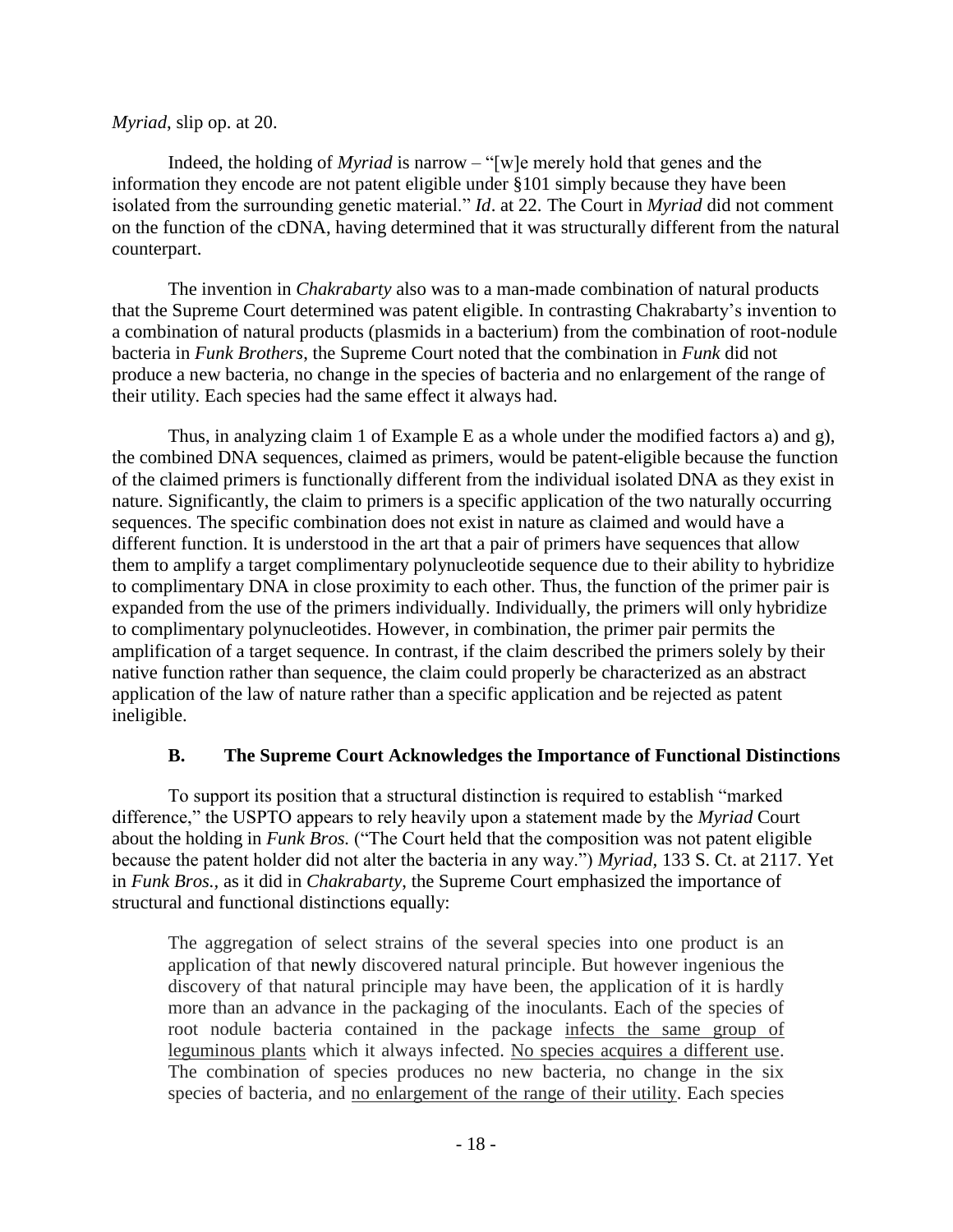has the same effect it always had. The bacteria perform in their natural way. Their use in combination does not improve in any way their natural functioning. They serve the ends nature originally provided, and act quite independently of any effort of the patentee.

#### *Funk Brothers*, 333 U.S. at 442 (emphasis added).

Moreover, nothing in the *Myriad* decision itself supports the USPTO's articulated test for patent eligibility. The Office argues that although the Supreme Court noted the minor structural distinctions between isolated DNA and the natural product, it still found isolated DNA patent ineligible. However, the Supreme Court expressly noted that the Myriad claims are "concerned primarily with the information contained in the genetic *sequence*, not with the specific chemical composition of a particular molecule." *Myriad,* 133 S. Ct. at 2118 (emphasis in original). The Court implies that because the claimed sequence did not change, the information did not change, and as a result, that there is no difference between the genetic material in nature and as an isolated DNA molecule. Thus, while most practitioners can agree that a structural difference can support eligibility under 35 USC § 101, the USPTO's requirement of a structural difference to distinguish a claimed subject matter from nature ignores the very holdings of the Supreme Court that it uses to support its guidelines.

As part of the multi-factor test the USPTO has set forth in the March 2014 *Guidance*, examiners should be instructed to consider whether the claim as a whole, regardless of the presence or absence of a structural distinction, improves upon the function of a natural product or provides a new or different function or utility compared to that found in nature. If a functional distinction is found, the subject matter of the claim should be patent eligible, even if the only structural distinction is that the claimed subject matter differs from nature by being isolated or purified from its natural surroundings. Contrary to the USPTO's interpretation, *Myriad* did not state that isolation of a product of nature from its natural surroundings could never render the product patent eligible in any situation; it states only that isolation alone did not render genes patent eligible.

We merely hold that genes and the information they encode are not patent eligible under § 101 simply because they have been isolated from the surrounding genetic material.

*Myriad,* 133 S. Ct. at 2120 (emphasis added). The Court's emphasis on the informational component of Myriad's claims, combined with this concluding statement in the opinion make it clear that the holding in *Myriad* should not be extrapolated to subject matter that is not "concerned primarily with the information contained in the genetic *sequence."* If isolation/purification of a natural product results in a different composition or manufacture, a composition or manufacture that has new and useful functions, characteristics, or qualities, it should be patent eligible.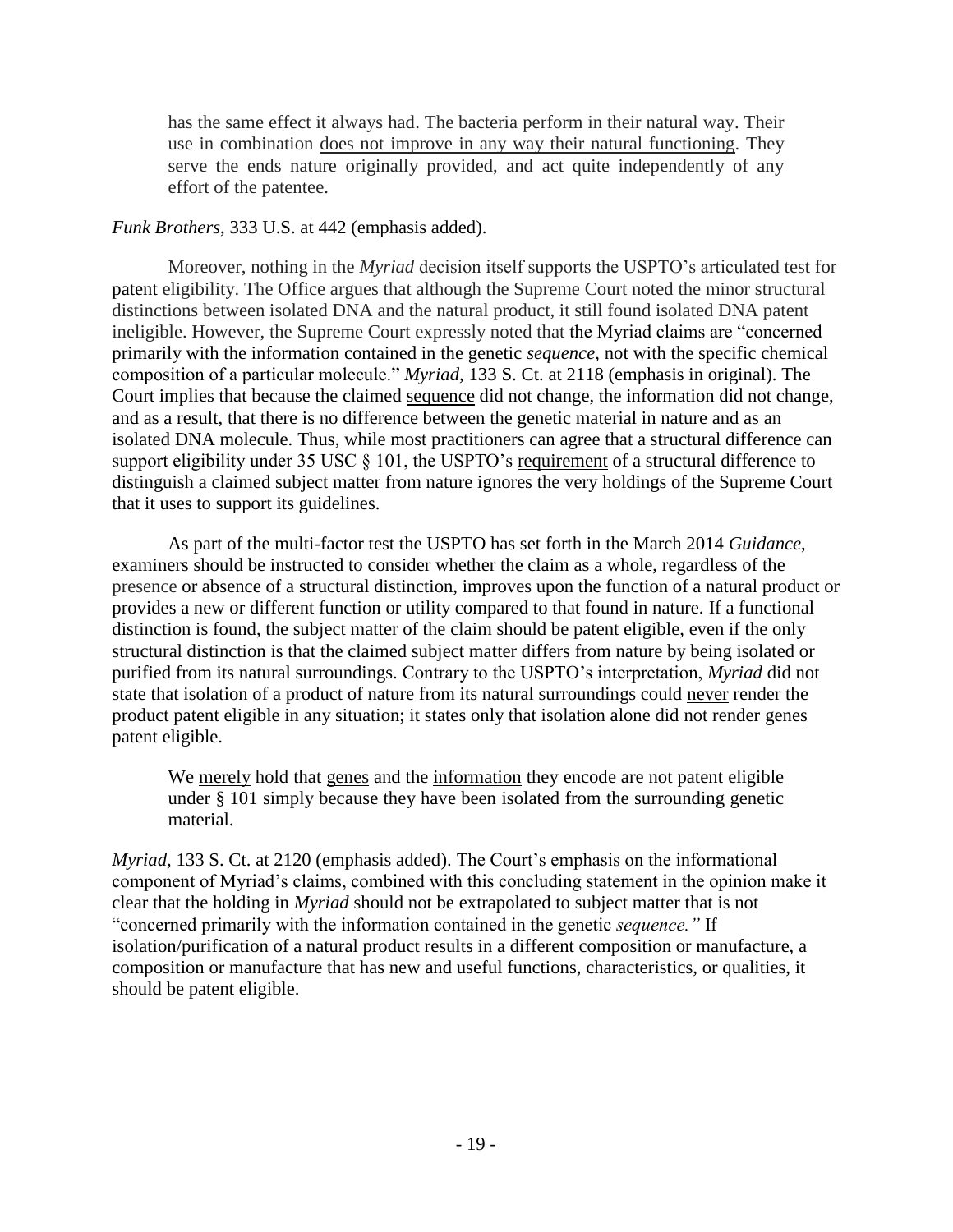# **V. THE CLAIMS AS A WHOLE, INCLUDING ALL ELEMENTS MUST BE CONSIDERED IN DETERMINING DISTINCTIONS FROM JUDICIAL EXCEPTIONS**

Whether differences between claimed subject matter and judicial exceptions must simply be differences, or they must be significant differences, the USPTO must consider the claim as a whole and not simply identify a single element as "involving or relating to" a judicial exception.

The Guidance pays lip service to the idea that a claim must be evaluated as a whole; however, in practice, it does just the opposite. A claim to a firework is not a claim to a natural product. A firework is an article of manufacture that includes as integral elements, natural components. The claim, taken as a whole, cannot possibly be considered as falling within a judicial exception and the USPTO's insistence on a heightened scrutiny of such a claim clearly implies that the Guidelines encourage an improper and piecemeal analysis of the claims.

#### **A. Combinations of Natural Products Should be Patent Eligible If the Combinations Do Not Exist in Nature or Do Not Naturally Exist in a Form or Ratio that Provides a Functional Distinction**

The Guidance encourages Examiners to reject as patent ineligible claims directed to *combinations* of natural products, where the combination does not include an additional step or element that is non-natural. For example, the Guidance indicates that the entire class of inventions relating to combinations of natural products where there is no identifiable structural change, regardless of whether the combination has a distinctive character, use, form, quality, or property should be considered patent ineligible. This attempt at a *per se* rule is in error. If the claim as a whole is different from what exists in nature and represents a specific application of the law of nature then the combination product is non-natural and should be patent eligible. In determining, for example, whether a combination product confers a character, use, form, quality, or property than what exists in nature, whether the combination product is "functionally" distinct from what occurs in nature should be considered. The Guidance erroneously fails to consider whether a combination product *as a whole* is functionally distinct from what occurs in nature so as to ensure that entire classes of inventions are not foreclosed from patenting. By discounting the importance of functional differences when considering the patentability of combinations of natural products, the United States Patent and Trademark Office has misinterpreted *Chakrabarty* and *Funk Brothers*. Both of these cases highlighted *functional* distinctions between the claimed combination product and what existed in nature.

For instance, *Chakrabarty* did not rely solely on structural differences between the claimed bacteria and its natural counterpart. In *Chakrabarty*, the Supreme Court noted that an altered bacterium merely comprised "markedly different **characteristics** from any [bacterium] found in nature, and one having the potential for significant **utility**." 447 U.S. 303, 310 (1980) (emphasis added). Despite the 2014 Guidance's recognition that the *Chakrabarty* claimed bacterium was both structurally and functionally different than what occurs in nature (*see* 2014 Guidance at 6) Factors a) and g) focus only on structural distinctions and do not instruct an analysis of functional distinctions. Factors a) and g) should be amended to consider functional distinctions between the claimed product and what is found in nature.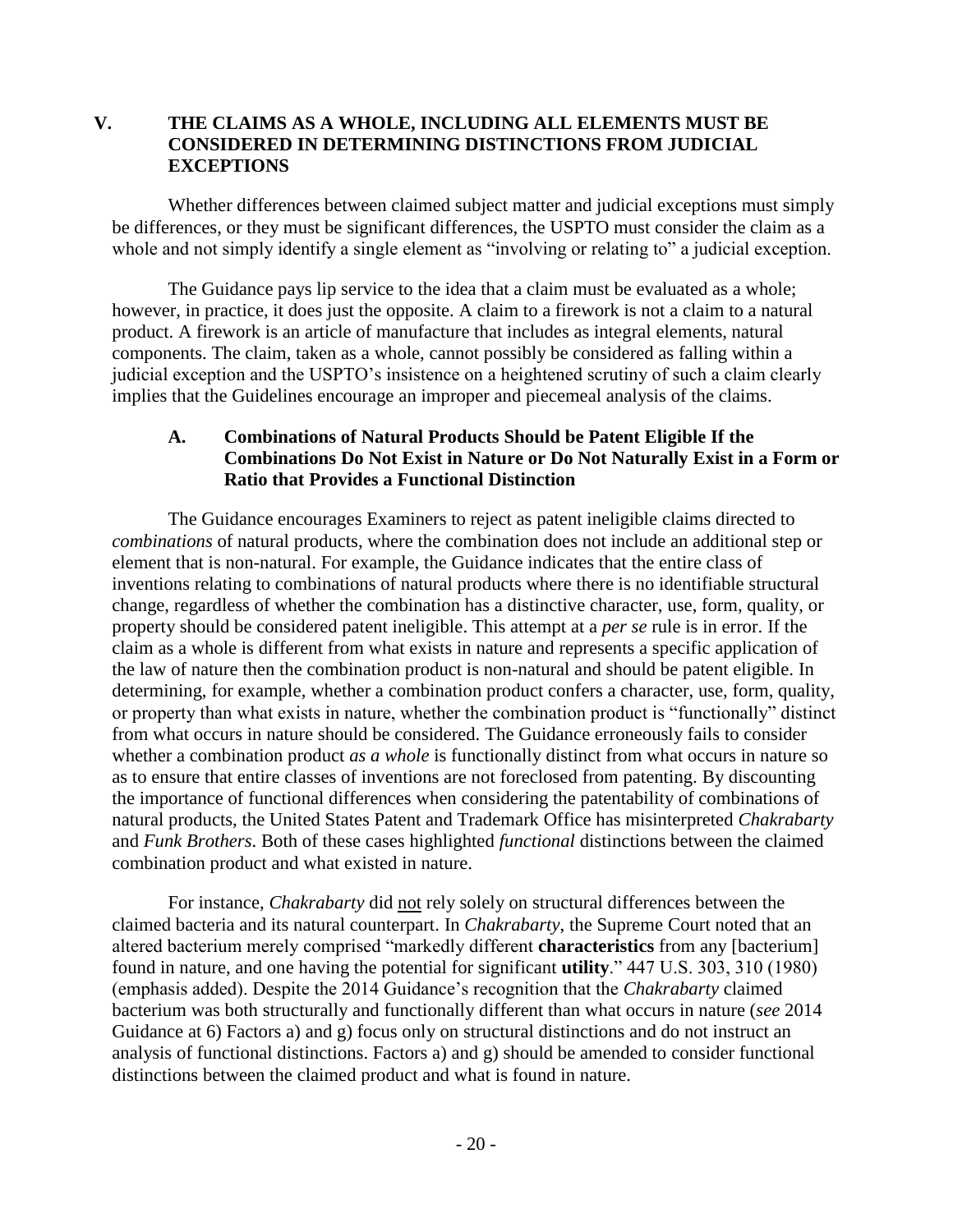Similarly, in *Funk Brothers*, the Supreme Court highlighted the lack of **functional** distinctions between the claimed combination of bacteria and bacteria as found in nature. The Supreme Court found that the claimed mixture of bacteria had the same structure, function, and utility as bacteria individually as they existed in nature, and thus found the claims patent ineligible. Instructive, however, is that the Court's patent eligibility determination focused on differences in function, not structure:

> Each of the species of root-nodule bacteria contained in the package **infects** the same group of leguminous plants which it always infected. No species acquires a different **use**. The combination of species produces no new bacteria, no change in the six species of bacteria, and no enlargement of the range of their **utility**. Each species has the same **effect** it always had. The bacteria **perform** in their natural way. **Their use in combination does not improve in any way their natural functioning**. They serve the ends nature originally provided, and act quite independently of any effort of the patentee.

# *Funk Brothers,* 333 U.S. at 131 (emphasis added).

Thus, *Funk Brothers* did not base their analysis of patent eligibility solely on structural distinctions, but rather considered whether the claim as a whole was functionally distinct from what occurs in nature.

Accordingly, functional distinctions should not be ignored when considering whether a combination of natural products is patent eligible. Functional distinctions alone should be sufficient to distinguish a claimed invention from a mere aggregation of natural products for patent eligibility purposes. Failure to do so may in effect foreclose from patenting the class of inventions related to combinations of natural products.

# **B. Methods of Treatment Employing a Natural Product or Combination of Natural Products Are Patent Eligible Without the Unreasonable Limitations Imposed by the Guidelines**

Supreme Court precedent does not require or even suggest that methods of treatment employing a natural product must be limited in scope to avoid foreclosure of other uses in order to be patent eligible. The IPL Section recommends that the USPTO revise its Guidance to reflect that a method of treatment employing a natural product is a patent eligible application of the natural product.

Specifically, in discussing Example B - Claim 3 of the Guidance, which recites a new method of treating a disease (colon cancer) with a natural product known to be useful to treat a different disease (breast cancer), the USPTO instructs examiners that the claim is patent eligible because the recitation of particular dosage amounts and a specific treatment regimen, "meaningfully limits the scope of the claim to a particular application" of the natural product. The Guidance states:

Because the specific dosage and treatment period limitations narrow the scope of the claim, others are not substantially foreclosed from using [the natural product]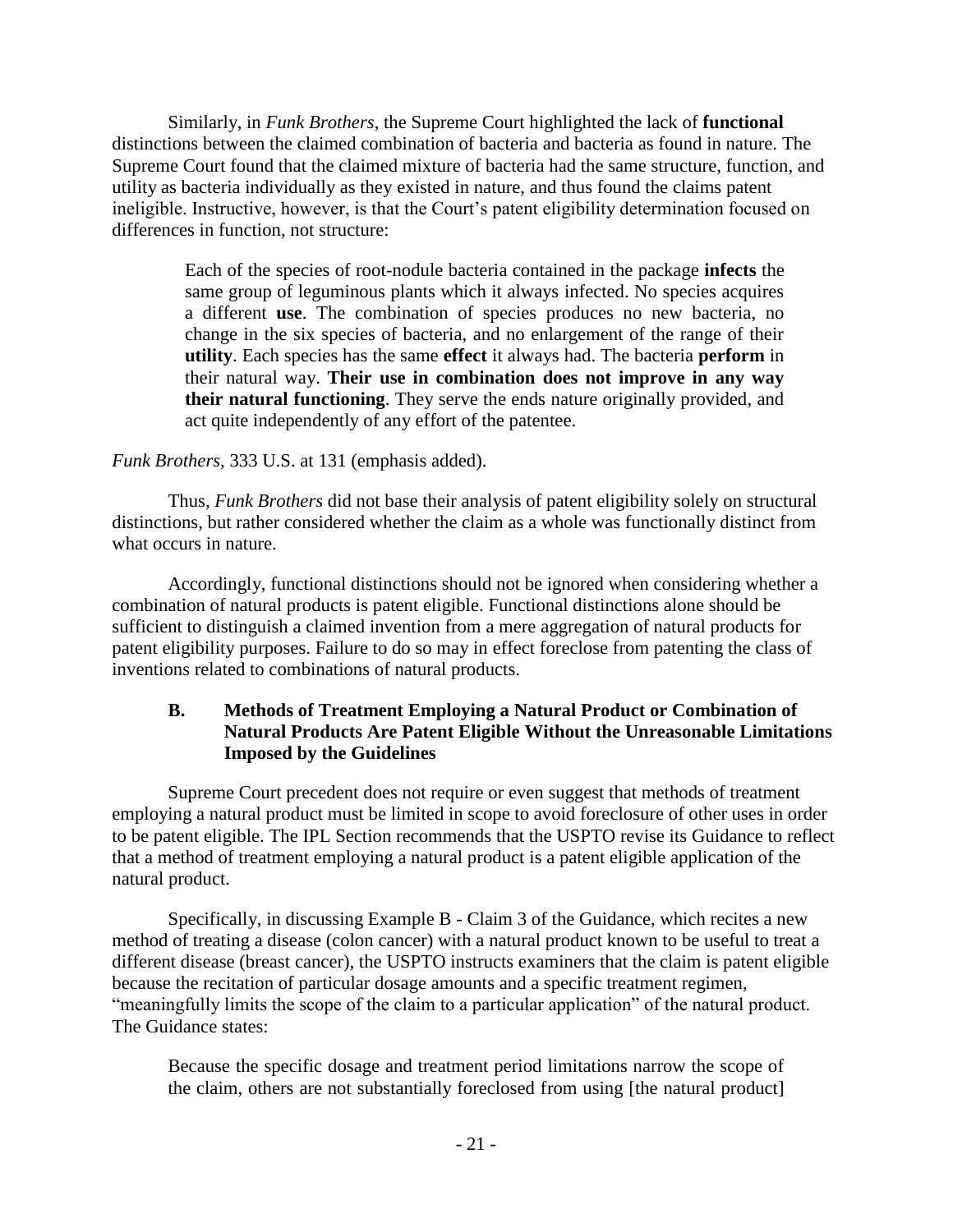in other ways, e.g., to treat colon cancer at other dosages or for other lengths of time, to treat other cancers, etc.

The USPTO does not provide any support in Supreme Court precedent for such a requirement (i.e., "meaningfully limiting" the scope of the claimed use of a natural product or avoiding "substantial foreclosure" of other uses of the natural product). Nor would it find such support.

As Justice Thomas made clear, the *Myriad* Court did not even consider method claims employing natural products or claims to applications of knowledge obtained from natural products.

It is important to note what is *not* implicated by this decision. First, there are no method claims before this Court. Had Myriad created an innovative method of manipulating genes while searching for the BRCA1 and BRCA2 genes, it could possibly have sought a method patent. . . .

Similarly, this case does not involve patents on new *applications* of knowledge about the BRCA1 and BRCA2 genes.

*Myriad,* 133 S. Ct. at 2120 (emphasis in original).

In *Mayo Collaborative Services v. Prometheus Laboratories, Inc.*, 566 U.S. \_\_, 132 S.Ct. 1289, 1302 (2012), the Supreme Court implied that a new way of using an existing drug constituted a particular application of natural laws.

Unlike, say a typical patent on a new drug or a new way of using an existing drug, the [Prometheus] patent claims do not confine their reach to particular applications of those laws.

*Id.* The Court did not suggest that a separate rule applied if the existing drug was a natural product. Nor did the Court say that a new way of using an existing drug or natural product must be limited in scope to avoid substantial foreclosure of the use of the drug or natural product.

It is untenable that the USPTO Guidance should instruct examiners to look for limitations in scope that avoid foreclosure of other uses in order to find a method of treatment employing a natural product patent eligible when there is simply no basis in the Statute or the case law to support such a requirement. Thus, The IPL Section of the American Bar Association urges the USPTO to eliminate Example B, Claim 3 and its attendant analysis from the Guidance.

# **C. Diagnostic Claims Should be Considered as a Whole, Including Combinations of Steps and Components**

A diagnostic claim should be patent eligible under Section 101 where the diagnostic claim as a whole, other than a mental process, is limited to a specific application of a law of nature, a natural phenomenon, or an abstract idea, or alternatively where the diagnostic claim requires or involves a transformation of matter.

The present claim in the Guidance is as follows: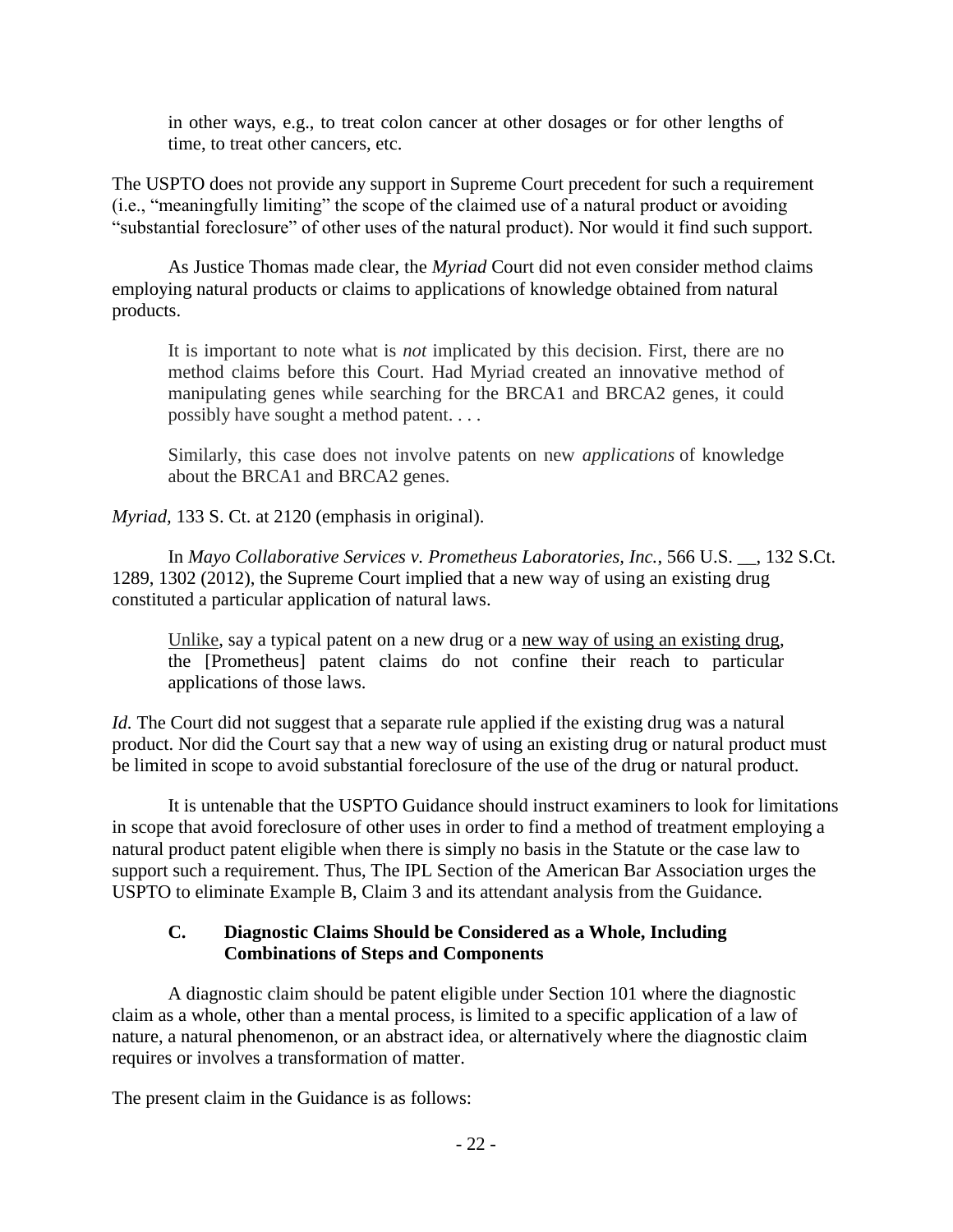A method for diagnosing a patient as having degenerative disease X, comprising:

contacting a sample of blood obtained from the patient with an antibody that specifically recognizes an epitope of misfolded protein P, said epitope comprising at least amino acids 1-3 of SEQ ID NO:1; detecting whether binding of the antibody with misfolded protein P is present in the sample, said step of detecting including the use of flow cytometry; and diagnosing the patient as having degenerative disease X if misfolded protein P is determined to be present in the sample.

However, the specified epitope of misfolded protein P and the specific detection method of flow cytometry should not both be necessary to make the claim patent eligible. Either one of these two limitations without the other should be enough to make the claim patent eligible.

Other examples of diagnostic claims that describe a specific application of a law of nature or natural phenomenon that would be patent eligible would include but not be limited to limitations to treatments, to specific reagents, and to specific assays:

A method for diagnosing a patient as having degenerative disease X, comprising testing for the presence of misfolded protein P in a sample from said patient, diagnosing the patient as having degenerative disease  $X$  if misfolded protein  $P$  is determined to be present in the sample, and treating the patient with compound C.

In this case compound C limits the specific application of the law of nature because other compounds can be discovered to treat degenerative disease X.

A method for diagnosing a patient as having degenerative disease X, comprising testing for the presence of misfolded protein P in a sample from said patient by contacting said sample with reagent R, and diagnosing the patient as having degenerative disease X if misfolded protein P reacts with reagent R.

In this case the specific law of nature is limited by the reaction with reagent R as other future regents may be discovered to react with misfolded protein P.

A method for diagnosing a patient as having degenerative disease X, comprising testing for the presence of misfolded protein P in a sample from said patient by analyzing the sample using ELISA assay E, and diagnosing the patient as having degenerative disease X if ELISA assay E is positive.

In this case the specific law of nature is limited by the ELISA assay E because other future assays may be discovered to test for misfolded protein P.

Thus there are several ways to limit the application of the specific law of nature but not all or even several should be required for patent eligibility.

The Guidance suggests that the only diagnostic claim that is patent eligible is one that is so limited as to be commercially irrelevant. Nothing in the Supreme Court precedent dictates that a diagnostic claim must be so narrow that it effectively dedicates the practice of the method to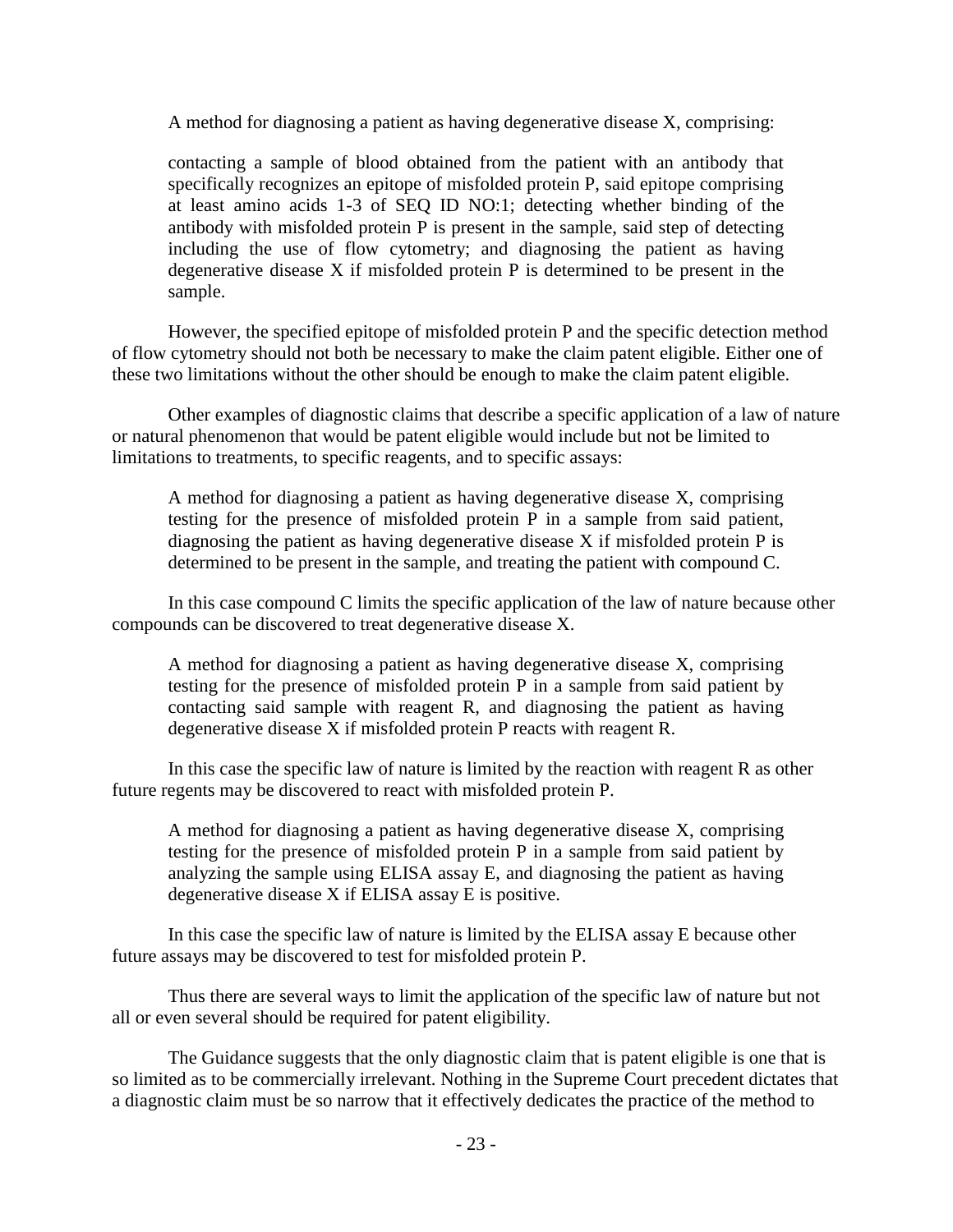the public. The Guidance should be revised to provide more examples of what reasonable levels of detail/limitation in the scope of the claims such that it does not completely eliminate all practical value.

# **VI. ADDITIONAL EXAMPLES**

The USPTO has requested additional examples for consideration in revising its guidance.

Example 3 of the Guidance recites:

A method of treating colon cancer, comprising administering a daily dose of purified amazonic acid to a patient suffering from colon cancer for a period of from 10 days to 20 days, wherein said daily dose comprises about 0.75 to about 1.25 teaspoons of amazonic acid.

Such a claim would be of limited to no commercial value. An initial application claiming a method of treatment will often be filed prior to any human clinical trials. Thus, the applicant may not have the information such as period of time for treatment and specific, narrow daily dose at the time of filing. This should not prevent an applicant from obtaining a commercially reasonable claim. A more reasonable claim would include:

A method of treating colon cancer, comprising administering a pharmaceutically effective amount of purified amazonic acid to a patient suffering from colon cancer.

This claim is limited to a specific application of the natural product, i.e., treating colon cancer. It does not foreclose the use of the natural product as occurs in nature. Nor does it foreclose use of the natural product for any purpose other than treating colon cancer, such as, e.g., treating breast cancer.

Similarly, a pharmaceutical composition claim should be patent eligible without unreasonable limitations. Such a claim could recite, for example:

A pharmaceutical composition comprising a pharmaceutically effective amount of purified amazonic acid and a pharmaceutically acceptable excipient therefor.

This claim should be patent eligible because such a combination does not exist in nature. A pharmaceutically effective amount of a purified natural product in combination with a pharmaceutically acceptable excipient does not naturally occur. Thus, this combination is "significantly more" than what exists in nature.

If the USPTO does not agree to remove its requirement for "marked" or "significant" differences, additional examples should be provided to identify what is considered a significant structural difference, and precisely how "well understood, purely conventional, and routine in the relevant field" concepts should be applied to evaluation of claims involving a natural product, if at all. The Guidelines should make clear whether the following types of claims are patent eligible and why.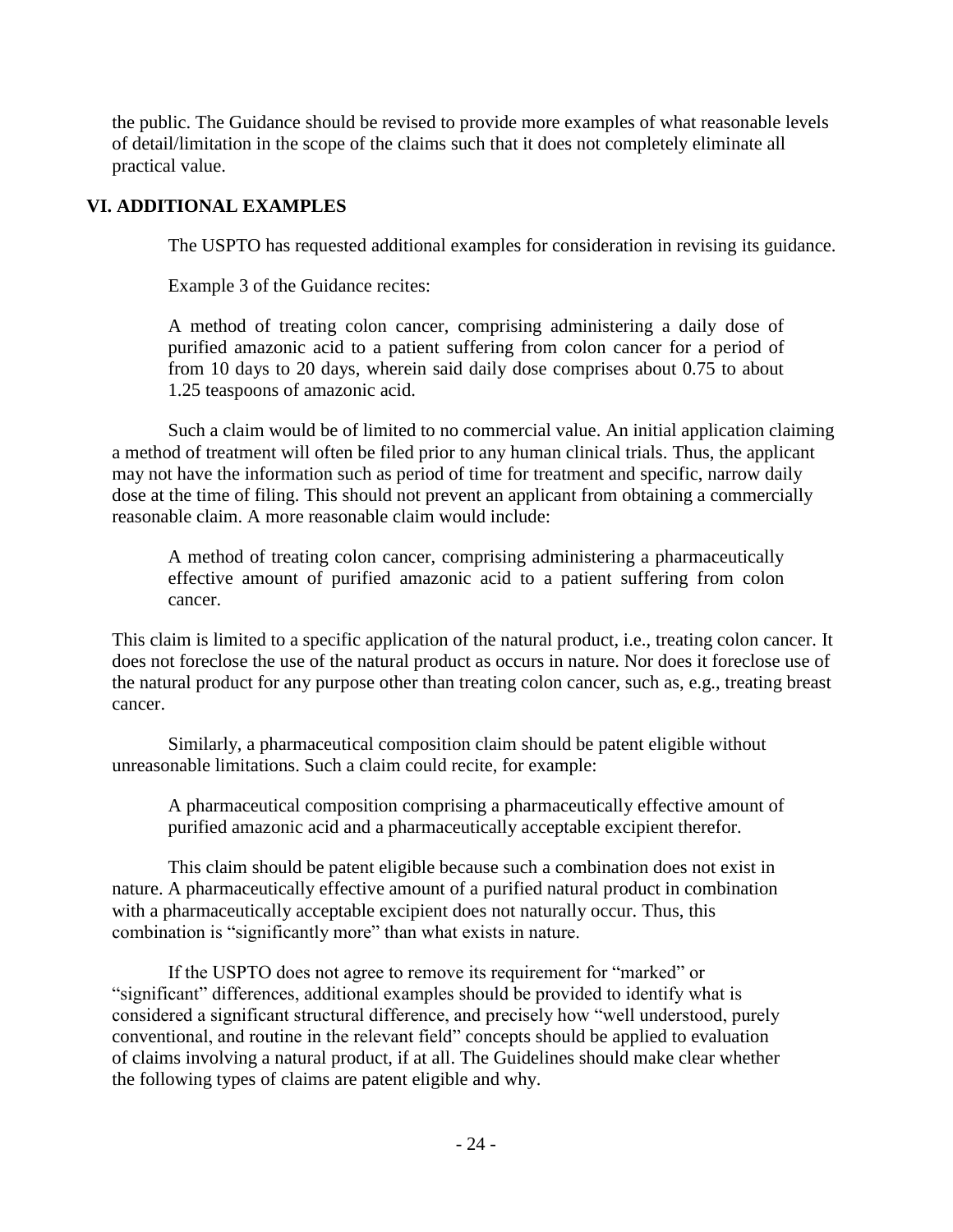A [naturally occurring] nucleic acid linked to a fluorescent label.

Despite the fact that some compounds that may be used as fluorescent labels occur in nature, and the fact that adding such a label is routine and conventional, perhaps even extra-solution activity, the combination of a fluorescent label to the nucleic acid sequence (like cDNA) does not occur in nature. The labeled nucleic acid has a new utility, distinct from its utility in nature. And the physical combination of the components amounts to a structural alteration to one or the other component, which should meet the PTO imposed standard of "markedly different."

Consider the following claim to a fusion protein:

A fusion protein comprising a fragment of a [naturally occurring] protein A and a fragment of a [naturally occurring] protein B.

The two proteins exist in nature, but their fragments do not naturally combine. The fusion protein has a new utility, distinct from the utility of either protein in nature. And the physical combination of the components amounts to a structural alteration to one or the other component, which should meet the PTO imposed standard of "markedly different." Further, as specifically defined proteins, the fusion protein represents a specific application of the natural phenomenon and as such it should be patent eligible subject matter.

As discussed in the comments above, combinations of natural products that exhibit functional characteristics distinct from the individual elements in nature and/or exhibit a significant new utility should be considered patent eligible.

A mixture of saltpeter, sulfur, and charcoal [in a ratio that permits explosion upon ignition].

This claim should be considered patentable because the precise ratio of components needed to make this combination of natural products explosive does not occur in nature. The combination of elements has substantially different functional properties than the individual elements (in contrast to the bacteria in *Funk*) and provides a substantial new utility.

The Guidance does not include a single example of when a method claim satisfies factor e):

Claim recites elements/steps in addition to the judicial exception(s) that include a particular machine or transformation of a particular article, where the particular machine/transformation implements one or more judicial exception(s) or integrates the judicial exception(s) into a particular practical application

For example in the analysis of example B, claim 3, the Guidance concludes in one line, without analysis, that factor e) is not satisfied as "no machine or transformation is recited." Guidance at 8. The Office provides no reasoning to back up this statement, and the